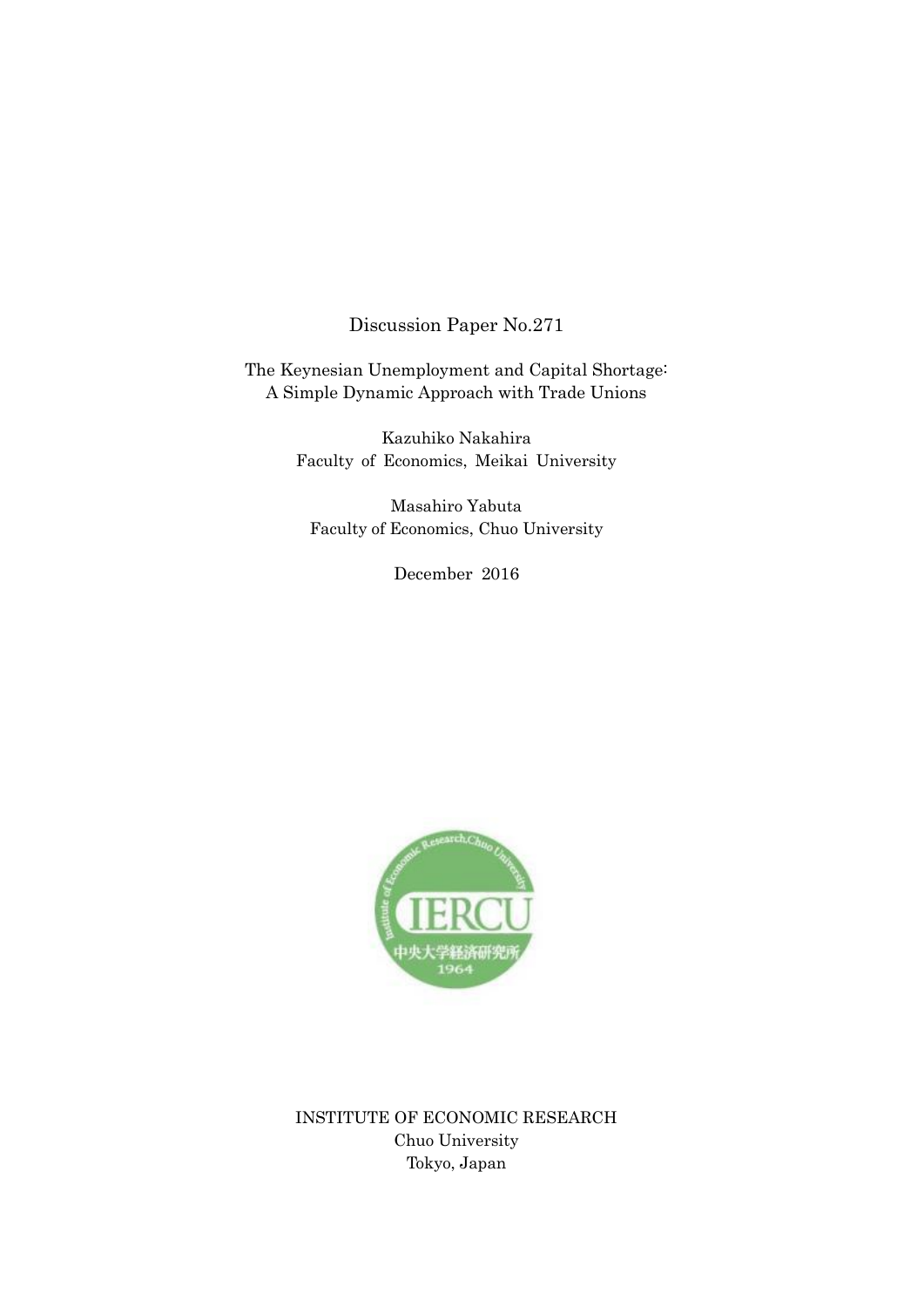# The Keynesian Unemployment and Capital Shortage: A Simple Dynamic Approach with Trade Unions

**Kazuhiko Nakahira** Associate Professor, Faculty of Economics, Meikai University E-mail: nakahira@meikai.ac.jp

**Masahiro Yabuta** Professor, Faculty of Economics, Chuo University E-mail: yabuta@tamacc.chuo-u.ac.jp

# **ABSTRACT**

The purpose of this paper is to provide a dynamic analysis by utilizing the bargaining model which incorporates the relationship between the behavior of trade union and the macroeconomic performance in Japan. Our discussion focuses on the influence of trade union on wage and employment through the re-examination of its behavior, although the wage and employment effects of trade union were slighted during the stagnation of Japan's economy as the studies of Todate (2009) and Booth (2014). From the other aspect, the framework of today's macroeconomic policy by the Japanese government includes the expected roles of the prices and wages. In this sense, the effect of trade union in determining wages is worth investigating. Based on these aspects, this paper investigates the effects of trade union on macroeconomy and the change in the role of trade union in Japan by the theoretical and the empirical analyses.

 The dynamic system of the bargaining process over wage and employment that this paper uses is the application of the trade union model. It gives a specific definition of the unemployment. Concretely, the trade union model splits unemployment into two categories: (1) unemployment due to capital shortage, and (2) unemployment due to demand shortage. Moreover, it analyses how the employment-wage (or the capacity utilization-wage) relation in the short-run arises as a consequence of the wage bargaining. By introducing a particular type of investment function into the dynamic model, the stability conditions are investigated and we have the following conclusions: (1) the stability of the economy depends on the bargaining power of the trade union, (2) the balanced growth path can occur where the union's monopoly power is sufficiently weak even if we have the Harrod-type investment function that is usually regarded as the major factor of leading the instability of the economy. In addition, we explore the relationship between the bargaining structure in the corporatist model and the stability condition, and then we find that a trade union's behavior can help the capitalist economy to remain taking a balanced growth path. Furthermore, the different types of unemployment including (a) unemployment due to capital shortage, and (b) the one due to demand shortage, are considered.

 As for the analysis concerning the impact of the wage bargaining structure on the stability of the economy, there are many attempts to provide empirical researches on how the wage bargaining structure affects the macroeconomic performance. This paper conducted the estimations as the empirical researches by utilizing the "right to manage" model. Our estimations of wage equation for manufacturing industries by OLS and GMM showed that the "right to manage" model has a certain interpretability of trade union's behaviour in recent Japan. However, we could not find the clue to the structural change of wage determination structure and the strong bargaining process.

**Key words:** bargaining model, trade union, wage determination, GMM **JEL Classification Code:** E24, J51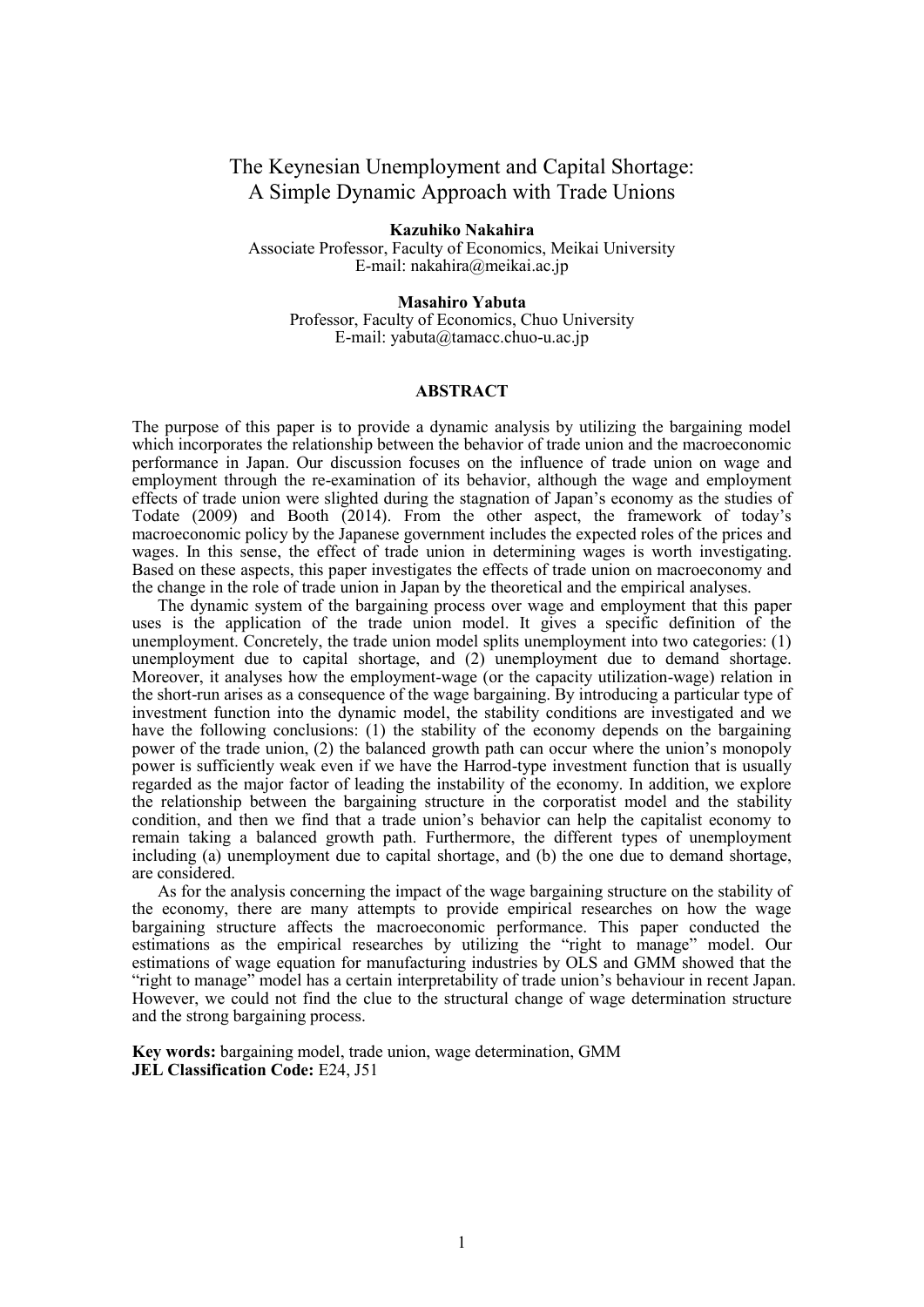#### **1. Introduction**

 In Japan, the impacts of wages and prices on the macroeconomy, as well as their relationship have been in the spotlight again recently. It is expected that inflation expectations, mainly due to monetary policy, will increase wages and aggregate demand, leading to the economic expansion. Under the policy framework called Abenomics, price determination mechanism as well as the wage determination process have become an important issue.

 This paper investigates the following three points: the first is to examine the wage determination mechanism. From 1970-1990, including the stagnation period after the bubble economy in 1986-1991, there was a growing awareness of the essential importance of the trade union behavior for determining wages and the macroeconomic performance of the economy. Brunello and Wadhwani (1989) and Inoue et al. (2006) analyzed the wage equation based on the bargaining behavior between trade unions and firms. During the lost 20 years in Japan after the bubble economy, the influence of trade unions on wage determination was believed to have become smaller, but then, it is beginning to be reviewed in the power of the labor unions (Noda (2004), and Boeri and Ours (2013)). In this context, this paper focuses on the trade union and its bargaining process to determine wages.

 The second is to examine the dynamic process of the bargaining process and stability of the economy. Bargaining theories have specified the negotiating process within the static models rather than the dynamic framework (see, for example, McDonald and Solow (1981) and Oswald (1985). However it must be inappropriate to analyze the nature of unemployment in such a static framework. As Klundert and Schaik (1990) has pointed out, the demand deficiency as well as capital accumulation have an effect on the actual unemployment. It will be misleading for the government to try to increase the effective demand in the case where there is no deflation gap, and it also seems to be misleading for the government to use a demand management policy for reducing the rate of unemployment in the case where there is a capital shortage. Thus, it should be the second aim of our study to clarify the category of the unemployment. In this paper, following and developing Klundert and Schaik (1990), the unemployment is broken down into two parts; unemployment due to demand shortage and unemployment due to capital shortage, where the features of the Keynesian type model with market restriction can be applied.

 The third aim of the paper is to provide a dynamic analysis consistent with bargaining theories. After examining the workings of the dynamic model, we reach the major point that the stability condition is related to the union's bargaining behavior including the bargaining power. Moreover, it wil1 also be proved that whether the instability principle in the Harrodian sense can be ensured or not depends on how the trade unions behave in the wage bargaining process. In this context, a wage equation with trade union behavior will be estimated in order to confirm whether the bargaing power has changed or not.

 The paper proceeds as follows. In section 2 we present a basic framework for the firm's actual labor demand function and give a rigorous definition of the unemployment. Section 3 provides the "monopoly union" model which gives the wage-unemployment outcomes with a specific union's monopoly power. In section 4, we analyse the features of the simple dynamic model which incorporates the investment function. In section 5, we intruduce the "right to manage" model which is applicable to the empirical study. In order to exmine the trade union behavior empirically, the estimatation of the wage equation is conducted in section 6. Concluding remarks are in section 7.

## **2. The Framework**

Suppose that the production function by which national output  $(Y)$  is reated to notional labor demand( $L$ ) and cpaital  $(K)$  is given by a Cobb-Douglas form: (1)  $Y = A L^{\alpha} K L^{1-\alpha}$ ,  $0 < \alpha < 1$ ,  $A > 0$ ,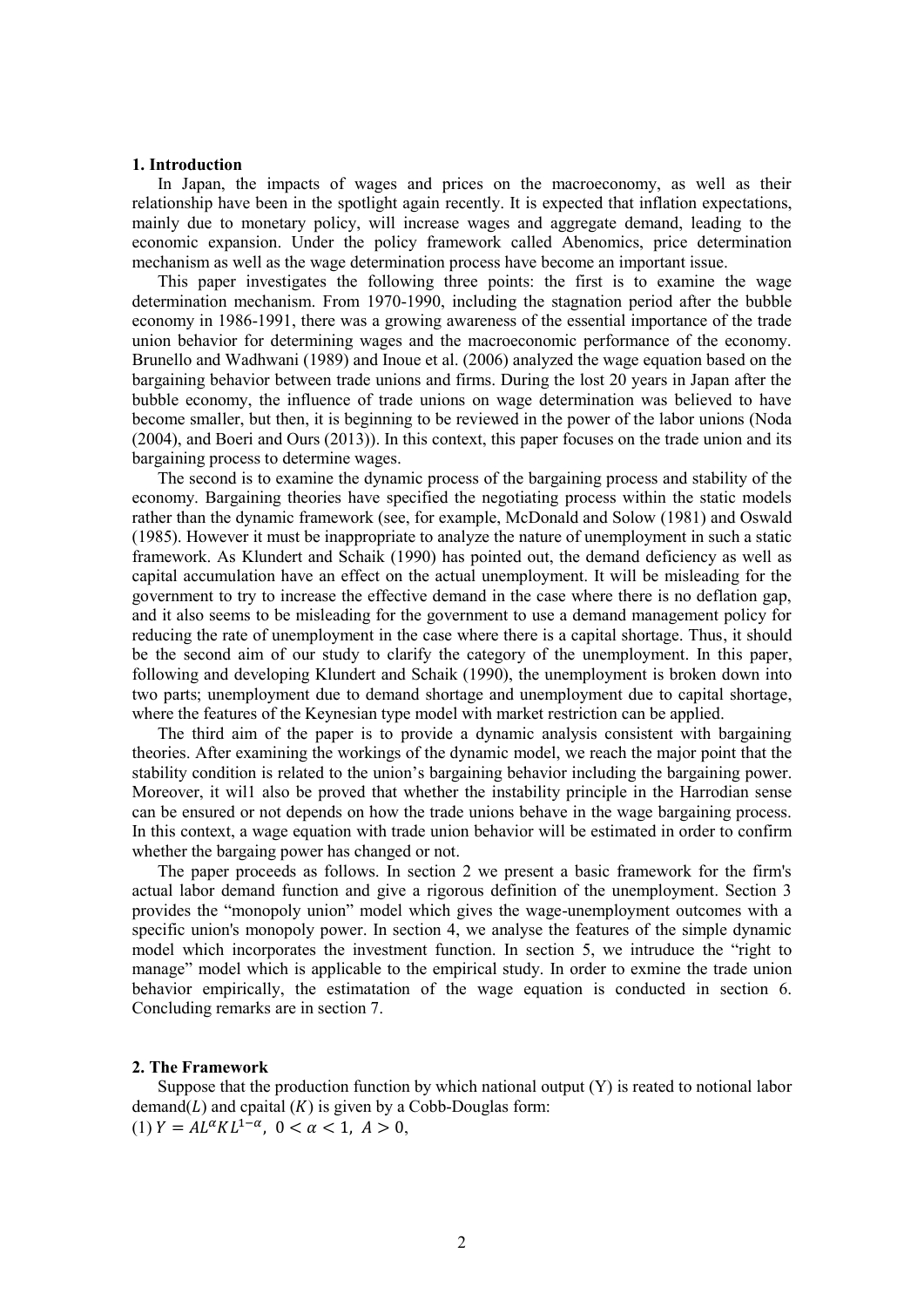where A represents overall TFP (total factor productivity). In the short-run, both K and A must be fixed at given levels. The firm's notional real profit $(\pi)$  in terms of capital stock is given by  $(2)$   $\pi = Al^{\alpha} - Rl - r$ ,

where  $l = \frac{L}{v}$  $\frac{E}{K}$ . *R* is the real wage rate and *r* is the real cost of capital. Hence, the profit maximizing the level of notional labor-capital raition (*l*) can be written as

$$
(3) l = \frac{L}{K'},
$$

where  $z = \frac{\alpha}{1}$  $\frac{a}{1-\alpha}$ .

A representative firm will try to employ workers following equation (3) unless there is supply restriction in the labor market or demand restriction in the market.

As far as demand is concerned, we adopt a simple formula:

 $(4) X = RN + C + I + G,$ 

where *X, I* and *G* refer to total expenditure, investment and government expenditure respectively. Assuming workers who receive wages do not save at all, total consumption equals consumption by workers  $(R\times N)$  and consumption by others  $(C)$ . According to the demand restriction given by equation (4), the realized, not notional, output will be given by  $(5) X = AN^{\alpha} K^{1-\alpha},$ 

where *N* is actual employment by firms.

The rate of capacity utilization  $(\delta)$  can be defined by

 $(6)$   $\delta \equiv \frac{X}{Y}$  $\frac{\Lambda}{Y}$ 

the ratio of an actual putput restrcted by effective demand (*X*) to notional output (*Y*) that firms warrant at a normal level of capacity utilixzation. From equations (1), (5) and (6) as well, we obtain

(7)  $n = \delta^{\frac{1}{\alpha}}l$ ,

where *n* ( $\equiv \frac{N}{K}$  $\frac{N}{K}$ ) denotes the labor-capital ratio. As for the consumption *C*, a part of total consumption, asseme that it is positively related to the degree of capacity utilization. Then a linear relationship between *C* and *δ* can be given as

(8)  $C = c \delta K$ ,  $c > 0$  const.

Substitution of equations (3), (7) and (8) into equation (4) yields

(9)  $x = z\delta^{\frac{1}{\alpha}} + c\delta + g + f$ 

where  $x = \frac{X}{Y}$  $\frac{X}{K}$ ,  $g = \frac{I}{K}$  $\frac{I}{K}$ ,  $f = \frac{G}{K}$  $\frac{6}{K}$ . From equations (3), (5) and (7), taking account of the definition of x, we obtain another formula for x:

$$
(10) x = A \left(\frac{z}{R}\right)^{\alpha} \delta.
$$

Hence, we use (9) and (10) to derive

$$
(11) A \left(\frac{z}{R}\right)^{\alpha} \delta - z \delta^{\frac{1}{\alpha}} - c \delta = g + f,
$$

and solving (11) for use below, we express (11) in the implicit function:

 $(12) \Phi(\delta, R; r, \alpha, A, c, g, f) = 0.$ 

Differentiating (11) with respect to *R* to verify the sign of  $\frac{dR}{d\delta}$ , we use  $y \equiv \frac{Y}{R}$  $\frac{1}{K}$  to find

$$
(13)\frac{dR}{d\delta} = \frac{y\left\{1 - \frac{c}{y} - \delta \frac{1-\alpha}{\alpha}\right\}R}{z\delta}.
$$

It should be noted that  $\frac{c}{y}$  is equal to  $\frac{c}{x}$ , the ratio of non-worker's consumption to actual output and thus it is small but positive. For a given set of  $\{r, g, f\}$ , the slope of (12) in the  $R - \delta$  space will be simply positive in the case where  $\delta < (1 - \frac{c}{n})$  $\frac{c}{y}$ ) $\frac{\alpha}{1-\alpha}$  is assured and vice versa. Theoefore, the alternative combinations of variables in equation (12) which will produce equilibrium in the product market can be drawn in Figure 1 as the hump-shaped curve. It may be notable to find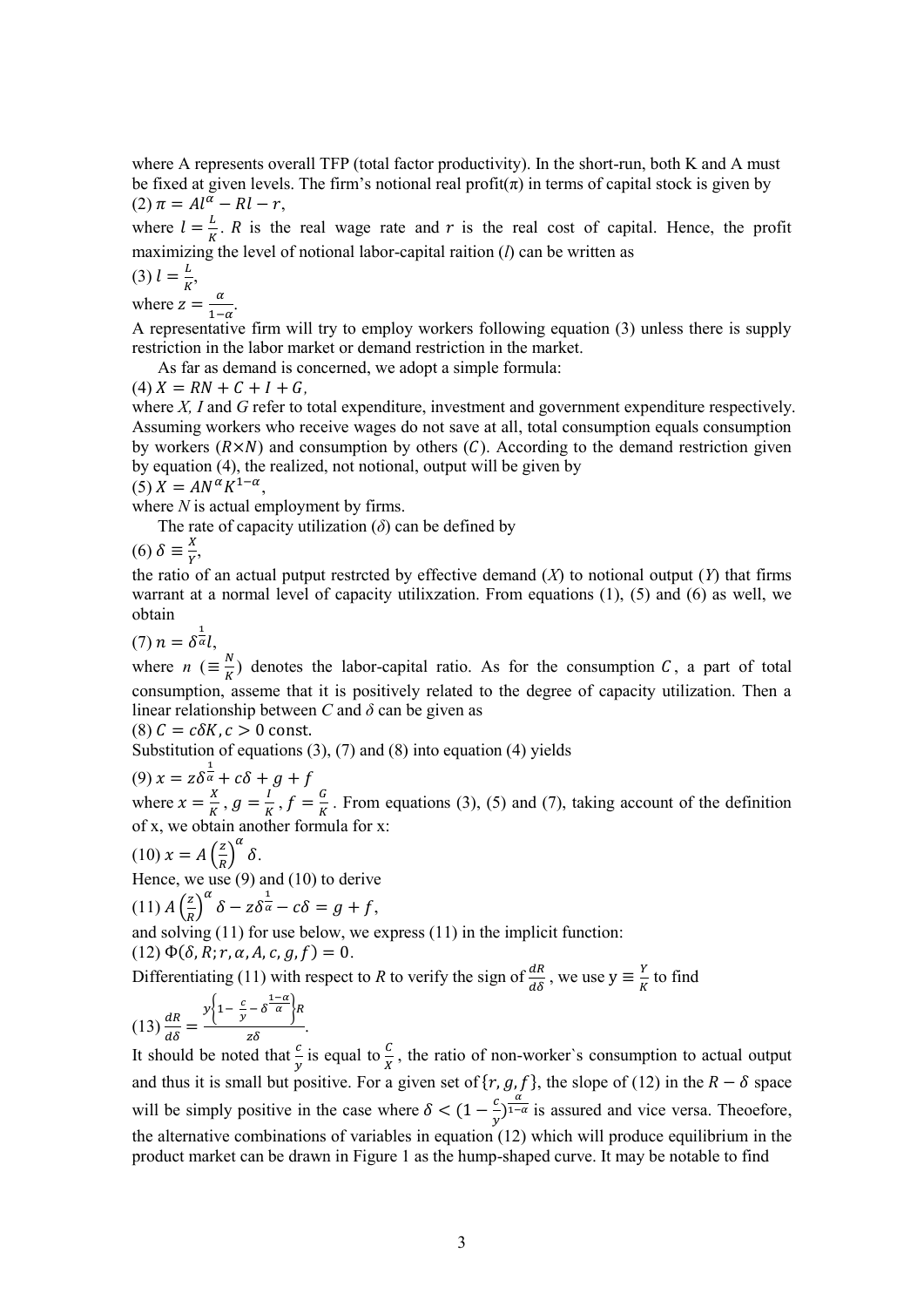

that when  $\delta =1$ , the slope of (12) becomes  $-\frac{c}{a}$  $\frac{c}{n}$ , per capita non-workers' consumption. Moreover, it should be also noted that a decrease in *g* will induce a decrease in real wages and shift this curve downwards, as is shown in Figure  $1<sup>1</sup>$ .

 As we have already shown, firms will estimate the level of notional labor demand so as to make capital operate at the normal rate. However, they are bound to employ even less number of workers than the notional level if the degree of capacity utilization is less than unity, the case where there is the positive output gap. Therefore, the planned employment can be realized if and only if there is no gap between notional and actual output. It may be natural to define the employment gap, that is unemployment, by the following simple formula:

$$
(14) u \equiv \frac{M-N}{M},
$$

where *M* represents the labor supply in the society and *u* denotes the rate of unemployment. The percentage growth rate of labor supply is assumed to be  $v > 0$  which is given exogenously. A careful consideration would make it clear that if the rate of capacity utilization is less than unity so that the notional demand for labor is greater than the actual employment, then the rate of unemployment must be broken down into two parts,  $u_1$  and  $u_2$ , defined by

$$
(15) \ u \equiv u_1 + u_2 \equiv \frac{M - L}{M} + \frac{L - N}{M}, \text{ for } M \ge L \ge N.
$$

Using (15), the percentage contribution of  $u_1$  to  $u(u_1^{\%})$  as well as that of  $u_2$  to  $u(u_2^{\%})$  are defined by

(16) 
$$
u_1^{\%} = 100 \times \left(1 - \frac{L}{M}\right) / \left(1 - \delta^{\frac{1}{\alpha}} \frac{L}{M}\right)
$$
,  
and

$$
(17) u_1^{\%} = 100 \times \left\{ (1 - \delta^{\frac{1}{\alpha}}) \frac{L}{M} \right\} / (1 - \delta^{\frac{1}{\alpha}} \frac{L}{M}),
$$

respectively. Let give a numerical example. Assume  $L/M$ , and  $\delta$  and  $\alpha$  to be 0.95, 0.95 and 0.7 respectively. In this case  $u_1$ =5% and  $u_2$ =6.7% and we find that  $u_1^{\%}$ becomes 27.4%. This means that almost three fourth of the total unemployed are attributable to a deficiency of the effective demand.

 $u_1$  can be referred as *the rate of unemployment due to capital shortage* because even if firms utilize their capital stock at the normal rate, there still exists a number of unemployed. However, there also exist some unemployed caused by a lack of effective demand. In this case from equation (7),  $\delta$  <1 implies L>N and,  $u_2$  >0. Hence,  $u_2$  should be referred as the rate of unemployment due to demand shortage or the rate of 'keynesian unemployment'. Using equation (7), the rate of overall unemployment can be rewritten as

$$
(18) u = (1 - \delta^{\frac{1}{\alpha}}) \frac{L}{M} = 1 - \delta^{\frac{1}{\alpha}} \left(\frac{K}{M}\right) \left(\frac{z}{R}\right)
$$

-

<sup>1</sup> As for the locus where  $\frac{dR}{d\delta}$  is assured for equation (12), that is the locus of  $1-\frac{c}{y}$  $\frac{c}{y} - \delta^{\frac{1-\alpha}{\alpha}} = 0$ , it is clear that  $\frac{dR}{d\delta} < 0$  and that  $\delta \to 1$  implies  $R \to 0$ .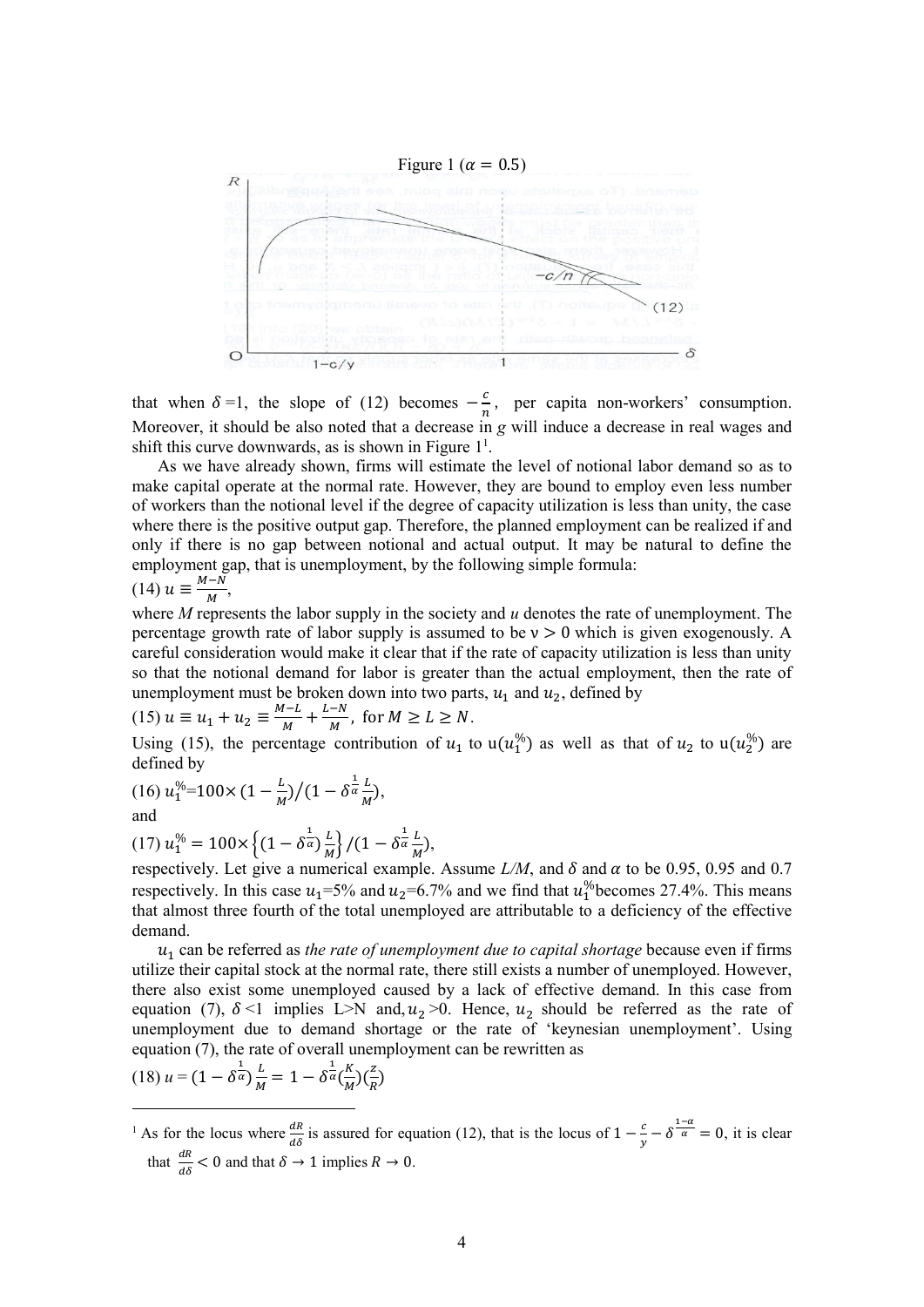In the balanced growth path, the rate of capacity utilization is equal to unity and capital stock increases at the same rate as labor supply so that *K/M* will be kept constant. Therefore, the employment rate *L/M* remains constant unless both z and *R* alter and then the rate of unemployment would be fixed at the following level:

 $(19) u^* = 1 - (\frac{L}{v})$  $\frac{L}{M}$ ).

 Because a steady state requires a constant employment rate which is very likely to be less than unity, the steady state rate of unemployment,  $u^*$ , may be positive. Steady state also implies  $L=N$  so that this unemployment is justified to be caused by capital shortage. Therefore, we will find that the steady state rate of unemployment cannot be reduced by any demand-side procedures such as the demand management policy.

We will reach a complete system made up three indigenous variables,  $\delta$ , *R* and *g* after analyzing how *R* as well as *g* are determined. These are subjects in the following sections.

# **3. The Monopoly Union Model**

Micro-foundations related to the trade union behavior have played an important role to explain the wage-employment settlement between trade unions and firms. Many papers tackled this bargaining problems have categorized two dominant bargaining models: the "monopoly union" model and the efficient bargaining model (see, for example, MacDonald and Solow (1981), Oswald (1985), Calmfors (1985) and Booth (1995)). In the sequel of this paper we will use the "monopoly union" model in which the trade union can choose the wage by bargaining with the firm whereas the level of employment is determined unilaterally by the firm.

Suppose that the trade union has the welfare function  $(W)$  concerning its members' expected utility. Using (14), we obtain the welfare function of the form

$$
(20) \ W = \frac{N}{M}R + \left(1 - \frac{N}{M}\right)R = \frac{N}{M}\left(R - \frac{R}{M}\right) + \frac{R}{M}
$$

$$
= (1 - u)\left(R - \frac{R}{M}\right) + \frac{R}{M},
$$

where  $R$  is the alternative wages (or the level of unemployment benefit) out of the union sector. It is assumed that the union wages must be greater than the alternative wages, that is *R*>*R*, so as to appreciate the union`s effect on the positive union-nonunion wages differential (see chapter 6 of Booth 1995, for a survey of empirical research). Introducing the union markup  $(m>0)$  as the ratio of union wages to non-union wages ,we obtain

$$
(21) R = (1 + m)R.
$$

By substituting (18) into (20), we obtain

(22) 
$$
W \equiv W(\delta, R) = \delta^{\frac{1}{\alpha}} \left(\frac{R}{M}\right) \left(\frac{z}{R}\right) \left(R - \frac{R}{M}\right) + \frac{R}{M}
$$

where  $K/M$  is kept constant in the short-run. Therefore, simple algebra of  $(22)$  shows that the marginal rate of substitution ( $MRS_{R\delta}$ ) between real wages and the rate of capacity utilization is given by the equation

$$
(23) \, MRS_{R\delta} \equiv \frac{dR}{d\delta} = -\frac{(R - \underline{R})R}{\alpha \delta \underline{R}} < 0.
$$

As for the  $MRS_{R\delta}$ , it is clear from (23) that the absolute value of  $MRS_{R\delta}$  tends to be zero as *R* decreases towards  $\underline{R}$  and that it also decreases as  $\delta$  increases.

Suppose that the trade union maximizes  $W$  given by (20) with subject to (11) for a given set  ${g, f, A, K, M, \alpha, z, R}$ . As far as a short-run equilibrium is concerned, the first-order condition for the trade union's desired wages can be written as

$$
(24)\frac{y(1-\frac{c}{y}-\delta^{\frac{1-\alpha}{\alpha}})R}{z\delta}=-\frac{(R-R)R}{\alpha\delta R}.
$$

(24) implies that the left- hand side which represents the slope of the labor demand schedule given by (13) must be equal to  $MRS_{R\delta}$ , the right-hand side. Therefore, as for the point for the union to set, as shown by *A* in Figure 2, the sign of left-hand side of (24) should be negative so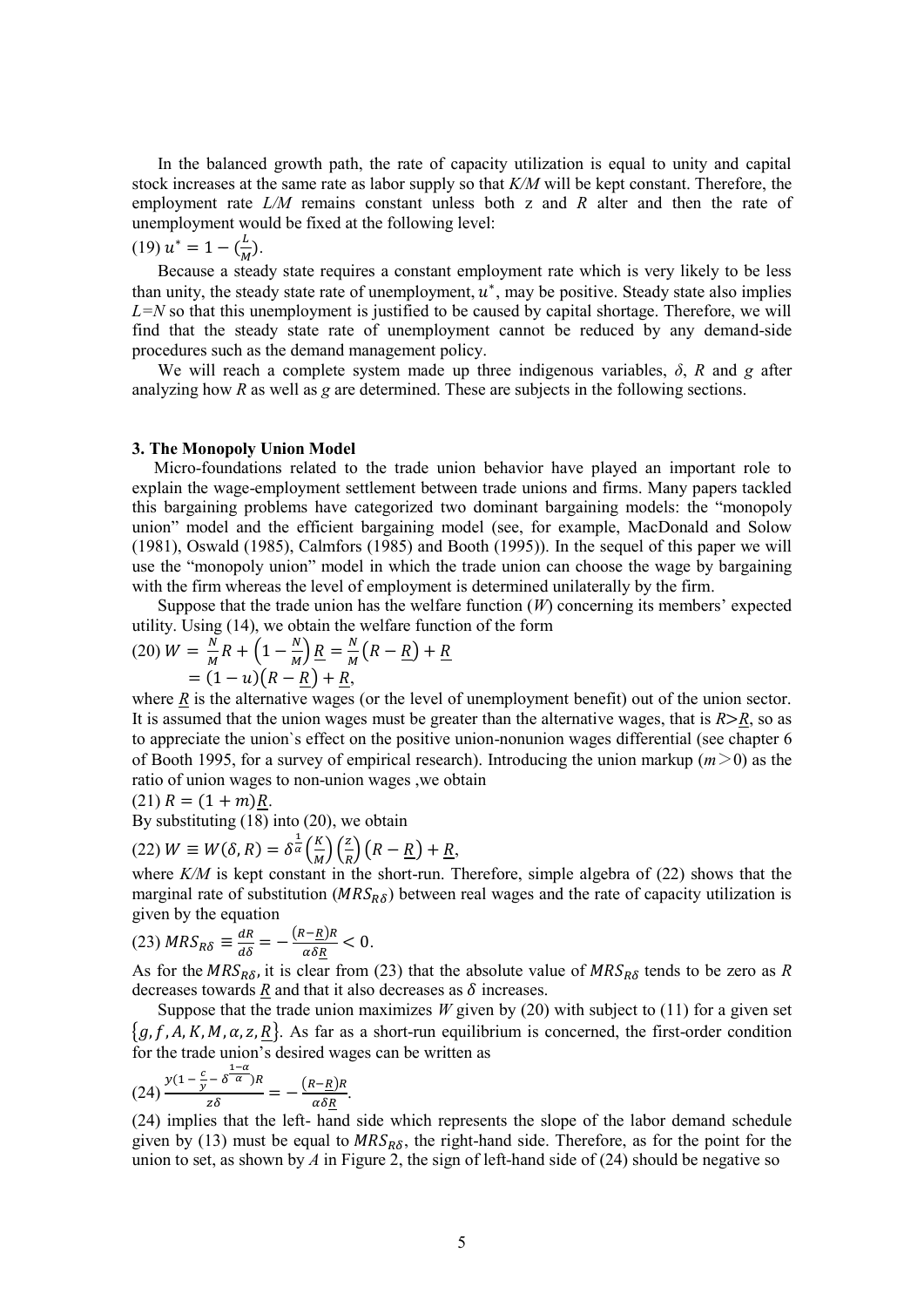

as to have  $\delta$  >(1 –  $\frac{c}{n}$ )  $\frac{c}{y}$ )<sup> $\alpha(1-\alpha)$ </sup>, meaning that the slope of the labor demand curve is negative<sup>2</sup>. It is convenient to rewrite (24) by the implicit function of the form:  $(25) \Psi(\delta, R; r, \alpha, A, c, R) = 0$ 

 Equations (12) and (25) form a complete framework as for the short-run equilibrium of the system. Let  $\Omega$  be the set which consists of these equilibrium points ( $\delta$ , *R*) satisfying both (12) and (25) for various values of the rate of capital accumulation. This is also depicted in Figure 2. We call the locus of such points the  $\Omega$ -contract curve. A  $\Omega$ -contract curve is positively sloped for  $R \ge R$  and intersects the vertical line,  $\delta =1$  at  $R^* = (1 + m^*) R$  where  $m^* = c\alpha/z$ . We can solve (11) explicitly for the equilibrium rate of capital accumulation,  $g^*$ 

$$
(26) \, g^* = A \left(\frac{z}{R^*}\right)^{\alpha} - z - c - f,
$$

at the point  $(1, R^*)\in \Omega$ . Therefore, *g*<sup>\*</sup>is identical with "the warranted rate of growth" in the Harrodian sense because this assures the normal utilization of capital (see, for example Harrod 1973). Notice that there is no Keynesian unemployment on the warranted growth path and only unemployment due to capital shortage matters. In this case, as observed before, the steady state rate of unemployment,  $u^*$  given in (19), is very likely to be positive but variable in the long-run. This is because the employment rate can change if the rate of capital accumulation,  $g^*$  is not equal to the rate of labor supply growth, *v*, which is referred as natural rate of growth in the Harrodian sense. It is clear that if  $g^*, for example, then the employment rate will fall and  $u^*$$ will rise. Policies should be directed towards raising the level of  $g^*$  so as to avoid an increase of  $u^*$ . This may be achieved by some supply-side procedures, such as a decrease in  $\underline{R}$  and a fall in *c.*

Differentiation of (12) and (25) leads in the conventional way to

$$
(27)\begin{bmatrix} \Phi_{\delta} & \Phi_{R} \\ \Psi_{\delta} & \Psi_{R} \end{bmatrix} \begin{bmatrix} d\delta \\ dR \end{bmatrix} = \begin{bmatrix} 1 \\ 0 \end{bmatrix} dg + \begin{bmatrix} \delta \\ \alpha \underline{R} \end{bmatrix} dc + \begin{bmatrix} 0 \\ -\Psi_{\underline{R}} \end{bmatrix} d\underline{R},
$$
 where

$$
\Phi_{\delta} = y \left( 1 - \frac{c}{y} - \delta^{\frac{1 - \alpha}{\alpha}} \right) < 0,
$$
\n
$$
\Phi_R = -\frac{y \alpha \delta}{R} < 0,
$$

$$
\det H = \begin{vmatrix} 0 & \Phi_{\delta} & \Phi_R \\ \Phi_{\delta} & L_{\delta\delta} & L_{\delta R} \\ \Phi_R & L_{R\delta} & L_{RR} \end{vmatrix} > 0,
$$

-

where  $L = W(\delta, R) - \lambda \Phi(\delta, R)$ , and  $\lambda$  is the *Lagrangian* multiplier. It can be easily shown that this condition is satisfied by some additional restrictions related to a small  $\alpha$  ( $\alpha > \frac{1}{2}$ )  $\frac{1}{3}$  and a small  $m (m < \delta^{\frac{1-\alpha}{\alpha}})$ .

<sup>&</sup>lt;sup>2</sup> Using the bordered Hessian matrix ( $H$ ) for his constrained optimization problem, the second-order condition can be given by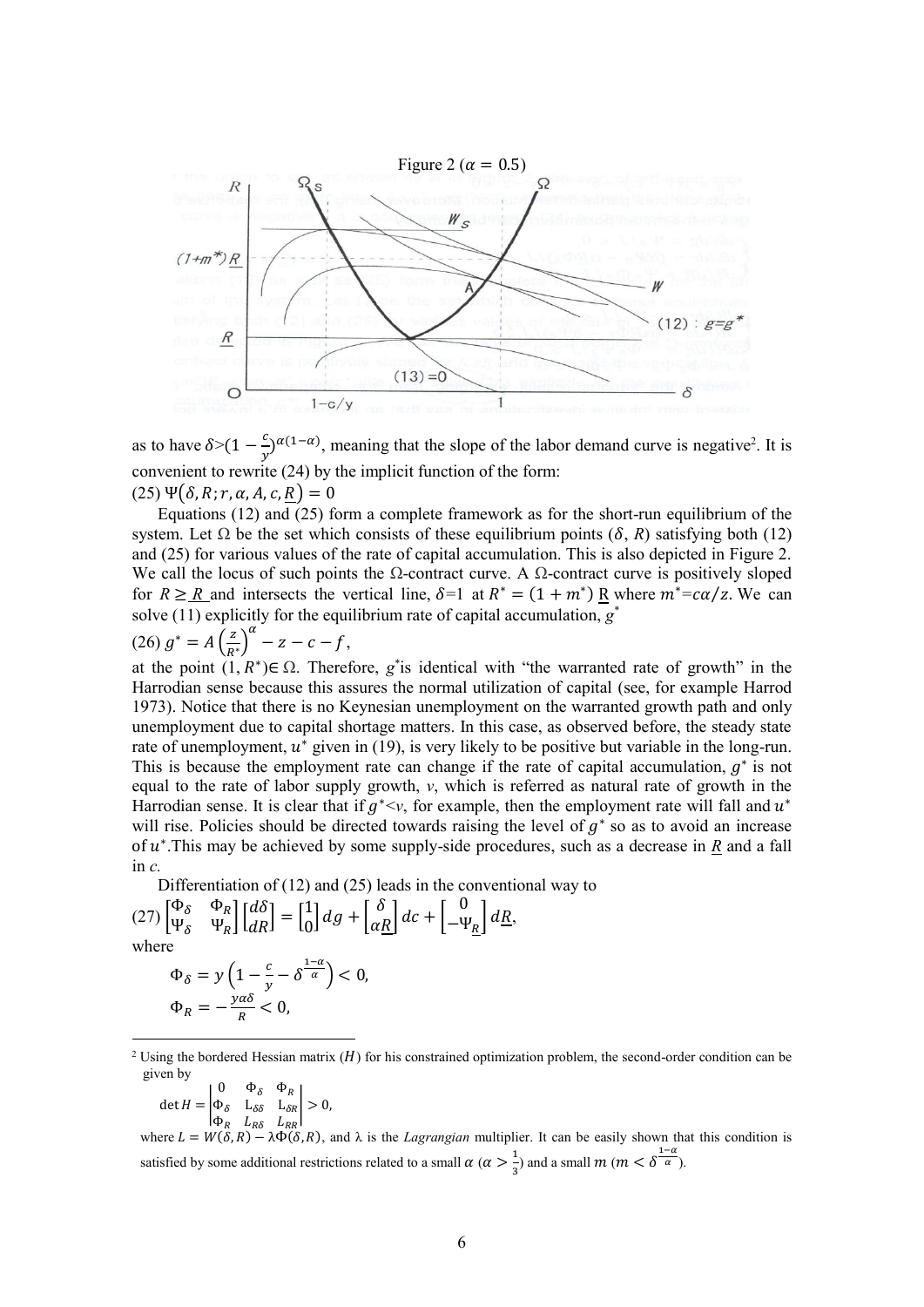$$
\Psi_{\delta} = -y \left\{ (1 - \alpha) \delta^{\frac{1 - 2\alpha}{\alpha}} \right\} R < 0
$$
\n
$$
\Psi_R = \frac{-y \left( 1 - \delta^{\frac{1 - \alpha}{\alpha}} - \frac{R}{\alpha R} \right) \alpha^2 R}{R} > 0
$$

and

$$
\Psi_{\underline{R}} = y \left( 1 - \frac{c}{y} - \delta^{\frac{1-\alpha}{\alpha}} \right) \alpha - z < 0.
$$

Subscripts denote partial differentiation. Moreover, using (26), the response of *δ* or R to changes in the model parameters can be found by

$$
(28) \begin{cases} \frac{d\delta}{dg} = \frac{\Psi_R}{J} < 0, \\ \frac{d\delta}{dc} = \frac{-\alpha \underline{R} \Phi_R}{J} < 0, \\ \frac{d\delta}{d\underline{R}} = \frac{\Psi_R \Phi_R}{J} < 0, \end{cases}
$$
and
$$
\begin{bmatrix} \frac{dR}{dg} = -\frac{\Psi_{\delta}}{J} < 0, \\ \frac{dR}{dg} = -\frac{\Psi_{\delta}}{J} < 0, \end{bmatrix}
$$

$$
(29) \frac{\frac{dR}{dg} = -\frac{\Psi_{\delta}}{J} < 0, \n\frac{dR}{dc} = \frac{\alpha R \Phi_{\delta} - \delta \Psi_{\delta}}{J} \gtrsim 0, \n\frac{dR}{d\underline{R}} = \frac{-\Phi_{\delta} \Psi_{\underline{R}}}{J} > 0, \nwhere  $I = (\Phi_{\delta} \Psi_{\delta} - \Psi_{\delta} \Phi_{\delta})$
$$

where  $\bar{J} \equiv (\Phi_{\delta} \Psi_{\rm R} - \Psi_{\delta} \Phi_{\rm R}) < 0.$ 

 Among the various results emerging from the comparative static, it may be inconsistent with intuitive investigations to say that an increase in *g* lowers both the rate of capacity utilization and the union`s real wage rate. An increase in *g* itself seems to increase the effective demand so as to raise the rate of capacity utilization. However, this is not the case. A rise in *g* leads to a fall in *R* as well as a rise in *y*, the firm's production capabilities, and this inevitably causes an excess supply for goods. Hence, the rate of capacity utilization must fall so as to keep the balance in the market. Moreover, it is clear from (28) and (29) that an increase in alternative wages raises the union's wage rate but lowers the rate of capacity utilization.

 However, it is also notable that the effect of a change in *g* has on the rate of capacity utilization, in particular, will depend on just what type of welfare function the trade union has. To prove this, we shall investigate the simplest example. Assume a different type of union's welfare function from (20), which is simply given by

$$
(30) W_s = R - \underline{R}
$$

1

This type of welfare function implies that the trade unions only take the union-nonunion wages differential into consideration and that they have no need of taking care of their jobs<sup>3</sup>. From (30), it is clear that  $MRS_{R\delta} (\equiv dR/d\delta)$  becomes zero. The best wage for the union to set is determined in the way by the tangency of an indifference curve of *Ws*, with the labour demand curve as depicted in Figure 2. Let  $\Omega$ , be the set of the equilibrium points in this case to compare with Ω. The Ω<sub>s</sub>-contract curve is negatively sloped for *R*>*R*, as shown in Figure 2. Following the same procedures as before to verify the effect of changes in  $g$  on  $R$  and  $\delta$ , we obtain

$$
\frac{dR}{dg} < 0, \, \frac{d\delta}{dg} > 0, \, \text{for } R > \underline{R}.
$$

It should be noted here that if the union's welfare is given by (30) instead of (20), then the effect of a rise in *g* on the rate of capacity utilization becomes opposite to that given in (29). The implication of the difference in the sign of  $d\delta / da$  for the dynamic property of the system in the long-run will be discussed in the next section.

<sup>&</sup>lt;sup>3</sup> In the seniority model, it is proved that there is a seniority rule among union members by which their jobs are ensured at least in the short-run and the union is bound to bargain over the wages. Therefore, this case may be classified as a trade union model in line with such a seniority rule (see Oswald 1984).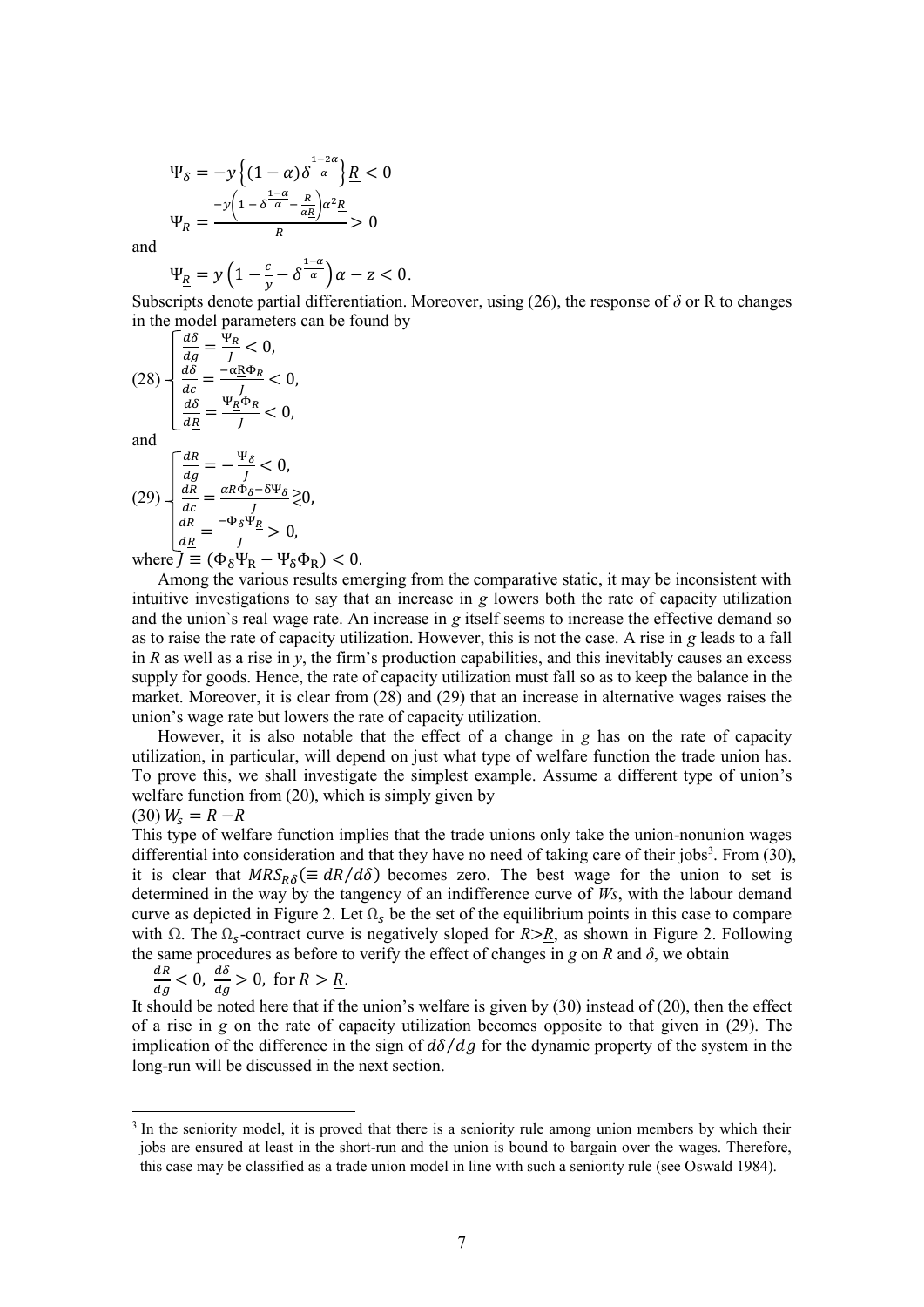## **4. A Dynamic System**

 In the case where the output gap arises either from the excess demand for goods or from the deficiency of effective demand and, hence,  $\delta \gtrsim 1$ , the gap will closed over time by two operating mechanisms: *the price mechanism* by which prices change with the degree of capacity utilization and *the investment mechanism* by which the stock of capital also changes with the degree of capacity utilization. We assume that prices are fixed and that there is no Pigou effect, with the objectives of clarifying the trade union's behavior represented by a welfare function defined in real terms. Assuming a price rigidity along traditional lines will make the analysis concerning the effect of investment on the growth path of the economy be more prominent.

 As for the investment mechanism, we assume that the rate of capital accumulation changes as a function of the rate of capacity utilization:

(31) 
$$
\dot{g} = \beta(\delta - 1), \ \beta > 0,
$$

where dot (∙) denotes the change in variables related over time. It is notable that even if demand shortage causes unemployment in the society, there is no incentive for firms to dissolve such an unemployment problem due to demand shortage. Equation (31) implies that if firms are bound to employ more (less) workers than those who they plan to employ in order to attain the optimality, that is  $\delta > 1$  ( $\delta < 1$ ), then firms are sure to enhance (decrease) their production capacity to avoid capital shortage (superflux)and it is referred as the Harrod type of investment function (see Harrod (1973)). It is easy to show that the system for  $\{\delta, R, g\}$  completed by (12), (25) and (31), can be summed up by the following reduced equation;

$$
(32) \dot{g} = \beta(\delta(g) - 1), \delta' < 0
$$

Therefore, as far as the  $\Omega$ -contract curve is concerned, the stability of the system can be ensured without any additive conditions  $d\dot{g}/dg = \beta \delta' < 0$ . As we have already mentioned in the former section, this system is related to the short-run stability because the equilibrium rate of capital accumulation must warrant the normal rate of capacity utilization so that the actual growth path becomes identical with the warranted growth path whereas it does not mean that the economy actually grows at the natural rate, that is the growth rate of labor supply.

 It should be noted that the system developed here offers a remarkable contrast to the Instability Principle that the Harrodian models have proved. The stability results of the system, therefore, may be attributable not only to the type of investment function but also to the shape of the union's welfare function.

 Moreover, it is also notable that if there is a competitive labor market for the non-union sector and the non-union wages can be affected by the demand-supply conditions of the labor market, then the long-run stability, concerning the relationship between the warranted growth path and the natural growth path, can be also ensured. To account for this aspects, we shall feature the following adjustment equation:

# (33)  $\dot{R} = \gamma (g - v)$ ,  $\gamma > 0$

It is acceptable that if  $q > v$ , for example, then the employment rate increases so that  $u^*$  in (19) will decrease on the warranted growth path. Hence, the lowering unemployment rate will lead to a rise on the non-union wages. Elimination of (12) and (25) and substitution into (31) and (33) give a reduced form of the dynamic system in the rate of capital accumulation and the nonunion wages:

(34)
$$
\begin{cases} \dot{g} = \beta(\delta(g, R) - 1), \ \delta_g < 0, \ \delta_{\underline{R}} < 0, \\ \dot{R} = \gamma(g - \nu). \end{cases}
$$

As can be easily checked, the dynamic system presented by (34) is stable because as for the Jacobi matrix of the system  $(J_{\Omega})$  evaluated at the steady state, we obtain trace of  $J_{\Omega} = \beta \delta_{\alpha} < 0$ . Therefore, it follows that the dynamic path in the  $\Omega$ -contract curve will possibly converge in due course of the time to the steady state where the actual growth path is identical both with the warranted growth path and with the natural growth path. Hence, the long-run steady state can be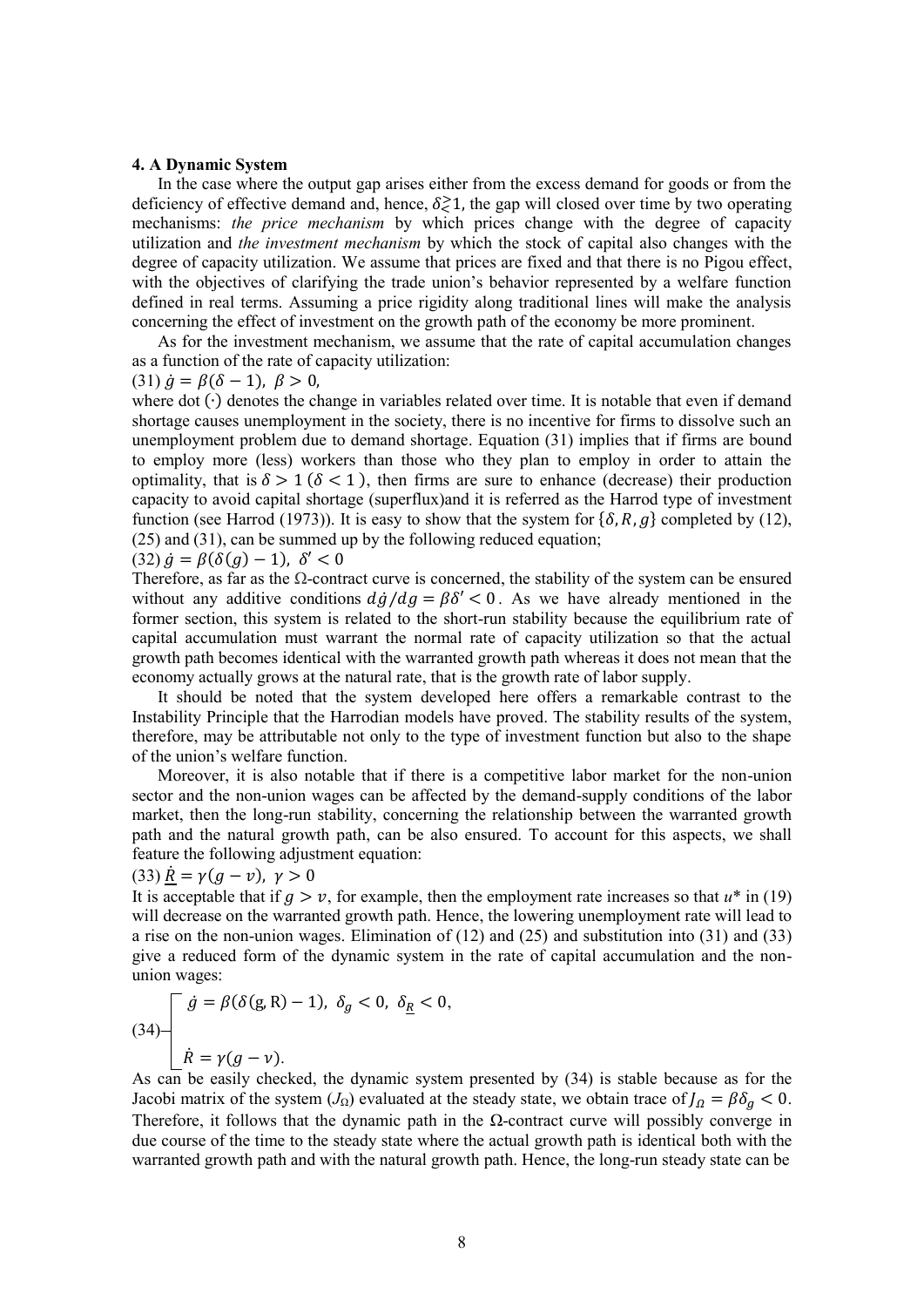

attained when  $g^* = v$ ,  $\delta^* = 1$ ,  $R^* = \left(1 + \frac{ca}{a}\right)$  $\frac{\alpha}{z}$ )  $\underline{R}^*$  are assured and It has no unemployment due to the demand shortage.

 What we have just mentioned the stability of the system is obviously conditional on the union's bargaining behavior, that is presented as the *MRSRS* evaluated at the contract curve. As for the  $\Omega$ s-contract curve, for example, using (12), (13) and (31), the short-run dynamic system in the Harrodian sense is given by the following equations:

 $\bigcap R = R(\delta), R' < 0,$  $(35)$   $\left\{\varphi(\delta, R; r, \alpha, A, c, g, f) = 0, \varphi_{\delta} < 0, \varphi_{R} < 0, \varphi_{g} = -1 < 0, \right\}$  $\int$   $\dot{g} = \beta(\delta - 1)$ ,

where the first equation of (35) is derived from taking the right-hand side of (13) to be zero. (35) can be easily summarized by

 $(36)$   $\dot{g} = \beta(\delta(g) - 1), \delta' > 0$ 

to compare with (32). Therefore, the short-run instability (not stability), that is the Instability Principle, can be ensured in the case of  $\Omega$ s-contract curve.

 As sketched out above it is clear whether the system becomes stable or not depends on the shape of the contract curve given by (24). As Johnson and Layard (1986) have proved, the monopoly power of the trade union can be defined by the elasticity of demand for labor with respect to the union wages and its reciprocal is measured by the left-hand side of (24). The monopoly power is also proved to be positively related to the union markup (see, for example, Yabuta (1993)). Moreover, it is clear from (24) that on the contract curve the slope of the labor demand schedule is equal to *MRSRδ*. Therefore, it follows that the smaller *MRSR<sup>δ</sup>* is, the higher the union markup and the greater the union's bargaining power. As we have already shown, the Ωs-contract curve is the case where the trade unions have the smallest *MRSRδ*, that is zero. Hence, if the bargaining power of the monopoly union is strong enough, meaning that the union markup is sufficiently large, then the system with the Harrod type of investment function may be unstable. On the contrary, the stability of the economy can be ensured in the case where the monopoly power of the trade union is weak enough so that the contract curve can intersect the line  $\delta=1$  at the point E in Figure 3. Moreover, if there is a mechanism by which the non-union wages continuously are adjusted to clear the labor market, then the balanced growth path will be attained in due course of time. It is notable that the stability condition depends on the union's bargaining power.

 It is clear that the trade union behavior seems to be of central importance because it determines the system's stability. Therefore, some issues may still remain concerning how the trade union's behavior as well as its bargaining structure is fixed in the economy; why they differ from nation to nation and how they affect the dynamic growth path. A possible way to tackle these issues seems to be the theories of Corporatism, which have argued the institutional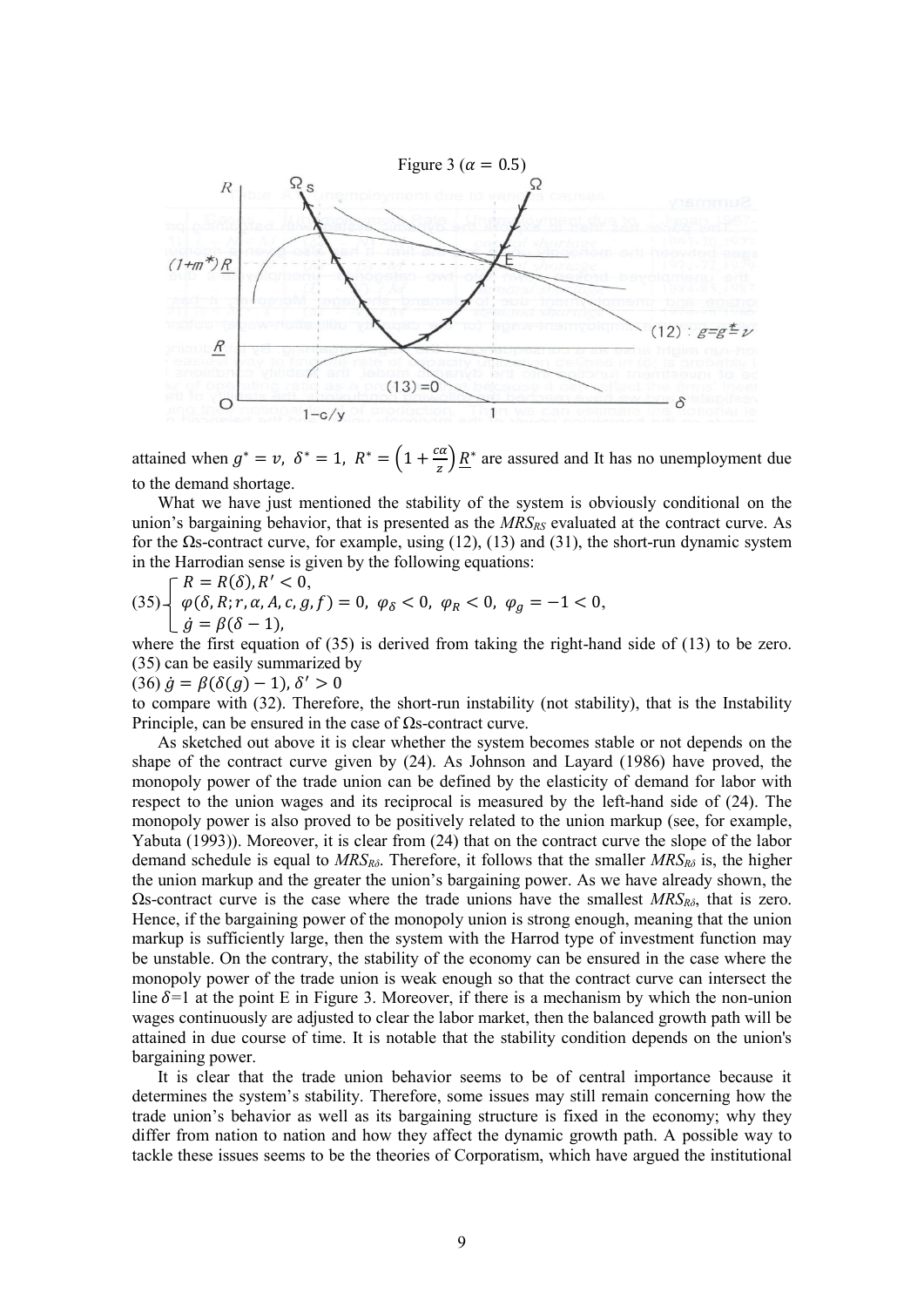structure of wage bargaining over the 1980s (see, for example, Calmfors and Driffill (1988), Moene et al. (1993) or Booth (1995) for a survey). One of the major results of the corporatist model is that the confederation of trade unions knows the trade-off between the higher wages and the lower employment so that it tends to constrain its wage demand with the intention of taking into account the impact of higher union wages on the overall unemployment. Taking our terms used in this paper, this means that the centralized wage setting leads to the lower union markup or the higher *MRSR<sup>δ</sup>* 4 . Therefore, it is possible to conclude that the trade unions behavior with the centralized wage bargaining might have helped the capitalist economy to keep the balanced growth path stable.

# **5. The Model for Our Empirical Analysis**

 In the previous sections, the dynamic analysis with the "monopoly union" model which incorporates the relationship between the behavior of trade union and the macroeconomic performance is examined. However, it is hard to conduct empirical analysis for Japan by utilizing the "monopoly union" model because of the difficulty in obtaining the data set. Instead, the "right to manage" model, which also includes the framework of bargaining structure, can be applied for our empirical estimation. It was developed mainly by Nickell (1982) and Nickell and Andrews (1983) in an early stage. In this section, the basic structure of the "right to manage" model is introduced based on Yabuta (1989).

 The "right to manage" model assumes that employment is determined unilaterally by the firm but the wage level is decided by bargaining process between the trade union and the firm. The firm is assumed to choose an optimal employment level so as to maximize its profits once wages are determined through negotiation between the unions and the firm. The utility function (U) of the union is

 $(37)$  U = U $(\frac{w}{pe})$  $\frac{w}{P^e}$ , L, h),

where w is the hourly wage rate,  $P^e$  is the price of consumption goods presumed by workers,  $L$ is the level of employment, H is the number of working hours in a set if period. On the other hand, utility function (V) of the representative firm is given by

(38) 
$$
V = f(L, h, X, \delta K) - \left(\frac{w}{p}\right) hL - \left(\frac{P_x}{p}\right) X - rK,
$$

where f is a production function, X is resources, K is the capital stock and it is in operation at δ% of its capacity as well as labor-related inputs (L and h),  $P_x$  is the price of raw materials, r is the rental cost of capital. If we represent the outcome of the bargaining process by an asymmetric Nash bargaining solution, this model is expressed as:

(39) max. 
$$
\lambda \log U + (1 - \lambda) \log V
$$

subject to 
$$
V_L = f_L - \left(\frac{w}{P}\right)h = 0
$$
,

where  $\lambda$  (1  $\geq$   $\lambda$   $>$  0) represents the bargaining power to the union. By some calculations, we know that  $\frac{dw}{d\delta}$  becomes positive if the union's preference takes priority over the wages rather than employment with a given level of  $\lambda$ , and vice versa.

The solution of the model can be written as

(40)  $w = w(p, h, r, \delta, X, P_x, K),$  $+ 0 - ? - - -$ 

-

where the sign pattern of (40) is realized when the economy is in the optimal condition. The w also depends on various factors such as the bargaining power to the trade union although they do not appear explicitly in this equation. However, as mentioned above, the sign of  $\frac{dw}{d\delta}$  would play the key role in our analysis.

<sup>4</sup> Because the level of wage markup is low in the system of centralized wage setting in Nordic countries, the economy will become more stable.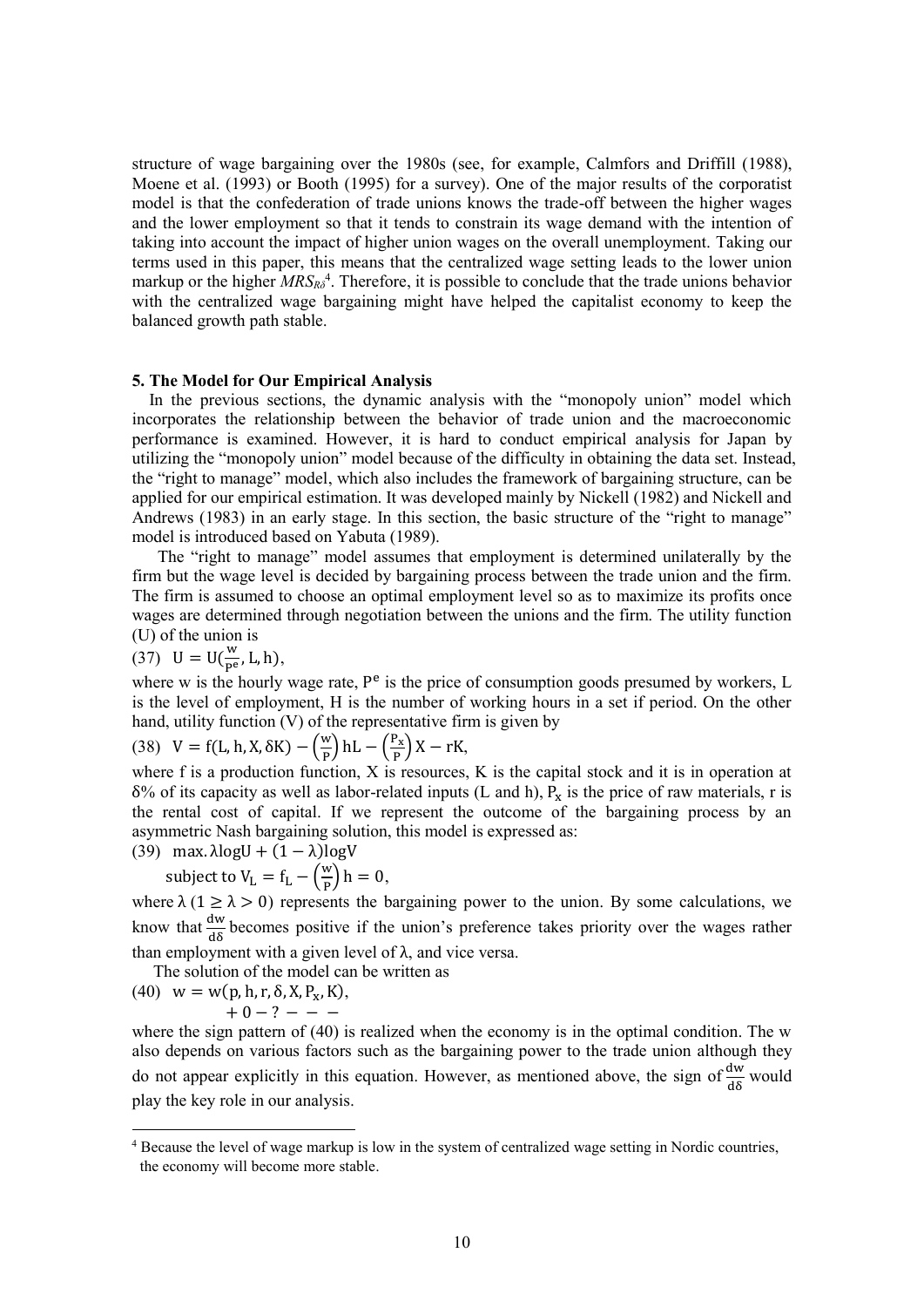#### **6. Empirical Results**

1

 This section is for our empirical study of the wage equation derived through "right to manage" model explained in section 5 for manufacturing industries in Japan. Our analysis aims not only to assess the statistical properties of the model but also to investigate the stability of the wage determination process in Japan. If there were a structural change in Japanese trade unions' behavior, we would be able to find the instability through the econometric test for structural break.

 The sample period of estimation is 2008:M2 (February) − 2016:M3 (March). Our dataset is constructed by the following variables.<sup>5</sup>

- w: Real Wage Index (total cash earnings, for Manufacturing, for establishments with 30 employees or more,  $2010$  average  $= 100$ )
- P: Corporate Goods Price Index (major group, manufacturing industry products, CY2010  $average = 100$
- H: Hours Worked Indices (total hours worked, manufacturing,  $2010$  average = 100)
- R: Average Contracted Interest Rates on Loans and Discounts (outstanding loans and bills discounted, long-term loans, domestically licensed banks) This is the proxy variable for rental cost of capital.
- D: Indices of Operating Ratio (indices of industrial production, original indices by industry, manufacturing,  $2010 = 100$ )
- X: Index of Producer's Shipments (indices of industrial production, original Indices by industry, manufacturing,  $2010 = 100$ ) This is the proxy variable for index of raw materials consumption.
- Px: Corporate Goods Price Index for Raw Materials (CY2010 average=100)
- K: Gross Capital Stock of Private Enterprises (preliminary quarterly estimates, released at August 15, 93SNA, construction in progress, tangible fixed assets, all industries)

All items except "K" are monthly. The quarterly data on "K" is converted into monthly.<sup>6</sup> The rate of change from the previous month of real wage index, which is the dependent variable of our estimation, is based on "w".

The specification for our estimation is constructed as:

 $\log W = \alpha_0 + \alpha_1 \log P + \alpha_2 \log H + \alpha_3 \log R + \alpha_4 \log D + \alpha_5 \log X + \alpha_6 \log P_X + \alpha_7 \log K$ 

where  $W$  is the wage inflation. As we have studied in the previous section, they theoretically imply at the micro-level that an increase in input costs, such as resource price or cost of capital, should bring the decrease in wage rate since it reduces the profit, and an increase in output price should cause wages to increase because of union's preference for raising real wages.

 The result of the estimation of wage equation for manufacturing industries by OLS methodology is indicated in Table 1. The standard errors and covariance are computed based on the Newey-West Heteroscedasticity and Autocorrelation Consistent (HAC) weighting matrix. The coefficients on hours worked index (for total hours worked), index of operating ratio (indices of industrial production), index of corporate goods price index for raw materials, and gross capital stock of private enterprises are significantly estimated at 1% level. The coefficient on the average contracted interest rates on loans and discounts as the proxy variables for the rental cost of capital is barely significant at 10%. With these estimated coefficients, one

 $<sup>5</sup>$  The data on "Real Wage Index," and "Hours Worked Indices" can be retrieved from the Website of the</sup> Ministry of Health, Labour, and Welfare. The "Indices of Operating Ratio," and "Index of Producer's Shipments" can be obtained from the website of the Ministry of Economy, Trade and Industry. The "Corporate Goods Price Index," "Corporate Goods Price Index for Raw Materials," and "Average Contracted Interest Rates on Loans and Discounts" are available at the website of the Bank of Japan. The data on "Gross Capital Stock of Private Enterprises" can be obtained from the Economic and Social Research Institute, Cabinet Office's website.

 $6$  The quarterly data on "K" is converted into monthly by simply allocating same figures on the three months in the corresponding quarter.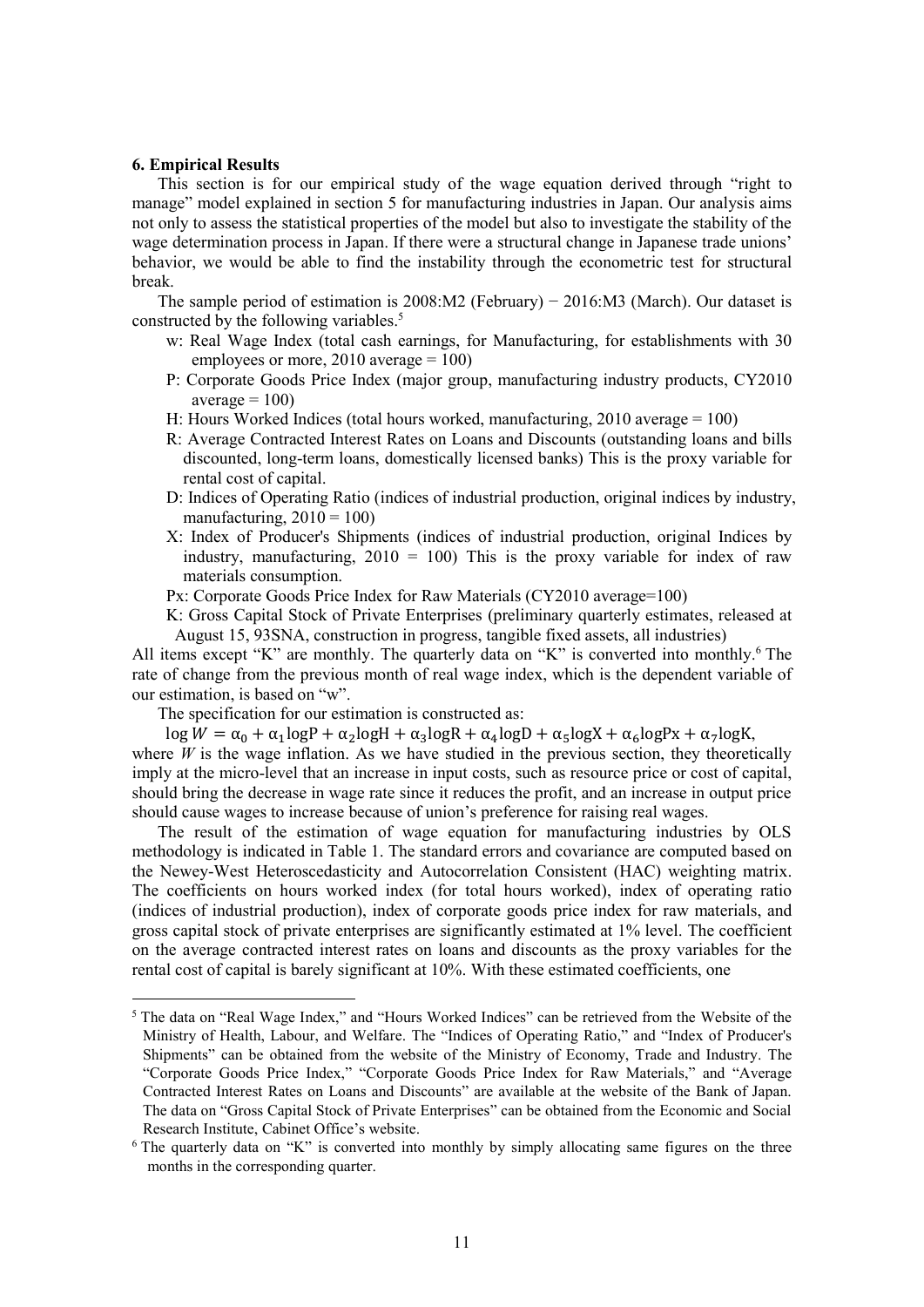| $1$ avit 1. OLD ENTHERION   |             |            |                  |          |
|-----------------------------|-------------|------------|------------------|----------|
| Variable                    | Coefficient | Std. Error | t-Statistic      | Prob.    |
| C                           | 269.8705    | 172.6532   | 1.563079         | 0.1215   |
| log P                       | 2.485260    | 1.843363   | 1.348221         | 0.1810   |
| log h                       | 6.038523    | 0.676269   | 8.929172         | 0.0000   |
| log r                       | $-2.505047$ | 1.434348   | $-1.746471$      | 0.0841   |
| $\log \delta$               | $-3.322653$ | 1.039340   | $-3.196887$      | 0.0019   |
| log X                       | 2.594196    | 0.917030   | 2.828912         | 0.0058   |
| log Px                      | $-0.034892$ | 0.176233   | $-0.197989$      | 0.8435   |
| $\log K$                    | $-14.53909$ | 8.393850   | $-1.732112$      | 0.0867   |
| Adjusted R-squared          | 0.423510    |            | F-statistic      | 11.17993 |
| $\alpha \nabla$ af $\alpha$ | 0.206571    |            | $\sum_{i=1}^{n}$ | 2.172264 |

Table 1: OLS Estimation

S.E. of regression 0.306571 Durbin-Watson stat. 2.172364 **Notes:** Dependent Variable: Change from the previous month of real wage index. Sample (adjusted):  $2008M02 - 2016M03$ . Included observations = 98 (after adjustments). Standard errors and covariance computed using HAC weighting matrix (Bartlett kernel, Newey-West fixed bandwidth  $= 4$ ). Convergence achieved after 32 weight iterations.

Table 2: Quandt-Andrews Unknown Breakpoint Test

| Statistic.             | Value    | Prob.  |
|------------------------|----------|--------|
| Maximum LR F-statistic |          |        |
| (2011M05)              | 1.075253 | 0.9767 |
|                        |          |        |

**Notes:** Null Hypothesis: No breakpoints within 15% trimmed data. Equation Sample: 2008M02 2016M03. Test Sample: 2009M05 2015M01. Number of breaks compared: 69. Probabilities calculated using Hansen's (1997) method.

important topic that we have to consider through the examination of the estimated coefficient on the index of operating ratio is the bargaining position of the Japanese trade unions. The sign of the coefficient is apparently negative, and it might be interpreted that the trade unions have weak bargaining positions or preferences for employment rather than wages. The other topic that we should pay attention is

the structural change of wage determination structure. In order to examine this problem, three kinds of test are implemented.

 Table 2 displays the result of the Quandt-Andrews Unknown Breakpoint Test. The test statistic denies the possibility of the structural break. On the other hand, Figure 4 and 5 describe the results of CUSUM test and CUSUM of Squares Test, respectively. They also cannot find the clue to the structural change. Further, as to serial correlation problem, the Durbin-Watson test statistic indicated in Table 1 falls in the ambiguous region of the Durbin-Watson table of critical values. Thus, we cannot draw a conclusion with respect to serial correlation. In this respect, it is instructive for us to try another way of estimation.

 As the next step, we examine the result of estimation by utilizing GMM (Generalized Method of Moments) by considering the correlation (between the explanatory variables and the error term) and the endogeneity of the variables. The GMM estimation is implemented with the Newey-West Heteroscedasticity and Autocorrelation Consistent (HAC) weighting matrix to deal with the possibility of serial correlation. (Details of this topic with respect to our estimation are described in the note under the Table 3.) Since we should take a critical stance toward estimation by GMM, the Hansen's test for over-identification, the C-test for instrumental variable's orthogonality, endogeneity test for variables, weak identification and bias, and the test utilizing Cragg-Donald statistic and Stock-Yogo critical values are implemented. Our GMM estimation is conducted with the assumption that the rental cost of capital and the gross fixed capital stock are endogenous.

 Table 3 reports the result of GMM estimation. Considering the diagnostic test, the null hypotheses of over-identification for GMM estimation cannot be rejected by the Hansen's test, supporting the validity of the moment conditions, as shown by J-statistic and p-value in the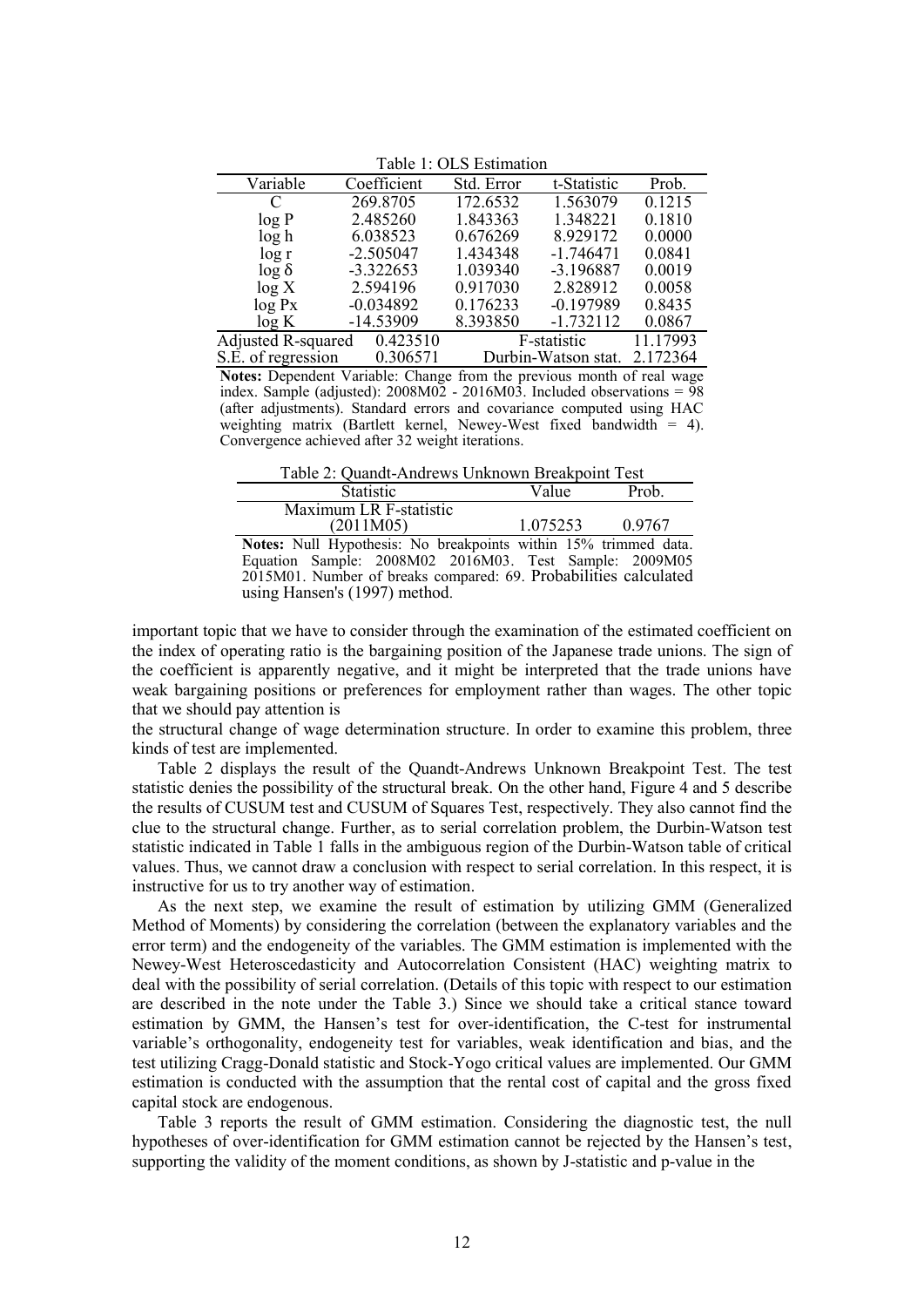



table. With regard to the estimated parameters, all coefficients except the one on corporate goods price index for raw materials are significant at 1% level. In particular, the coefficient on the operating ratio is significant with negative sign. It implies the trade unions in Japan have weak bargaining positions or preferences for employment rather than wages.

 Next, we inspect our estimation specification. Table 4 displays the results of the orthogonality C-tests for each instrumental variable (except constant term). Namely, the test detects whether each instrumental variable satisfies the orthogonality condition. The instrumental variables used in our GMM estimation are the constant term and the variables indicated in the column of test instrument in Table 4. The results suggest that the null hypotheses of respective instrumental variable's orthogonality to the error term cannot be rejected at the conventional level for all cases. Moreover, the result of the endogeneity test for variables - rental cost of capital and gross fixed capital stock - is shown in Table 5. The null hypothesis of exogeneity cannot be rejected at the conventional level by the test statistic.

 Further, to investigate the weak identification problem pointed out by some studies including Mavroeidis (2004), we use the Cragg and Donald (1993) statistic and Stock and Yogo (2005) critical values<sup>7</sup>. In Table 5, the Cragg-Donald F-statistic is larger than Stock-Yogo critical values for both relative bias and size. It means the null hypothesis of weak identification is rejected. Therefore, the test result implies our instrumental variables are not weak.

 On the whole, our estimations of wage equation for manufacturing industries by OLS and GMM methods show that the "right to manage" model has a certain interpretability of the behaviour of trade unions in recent Japan. However, we cannot find the clue to the structural change of wage determination structure and the strong bargaining process.

-

<sup>7</sup> See Cragg and Donald (1993), Stock, Wright, and Yogo (2002), and Stock and Yogo (2002) in details.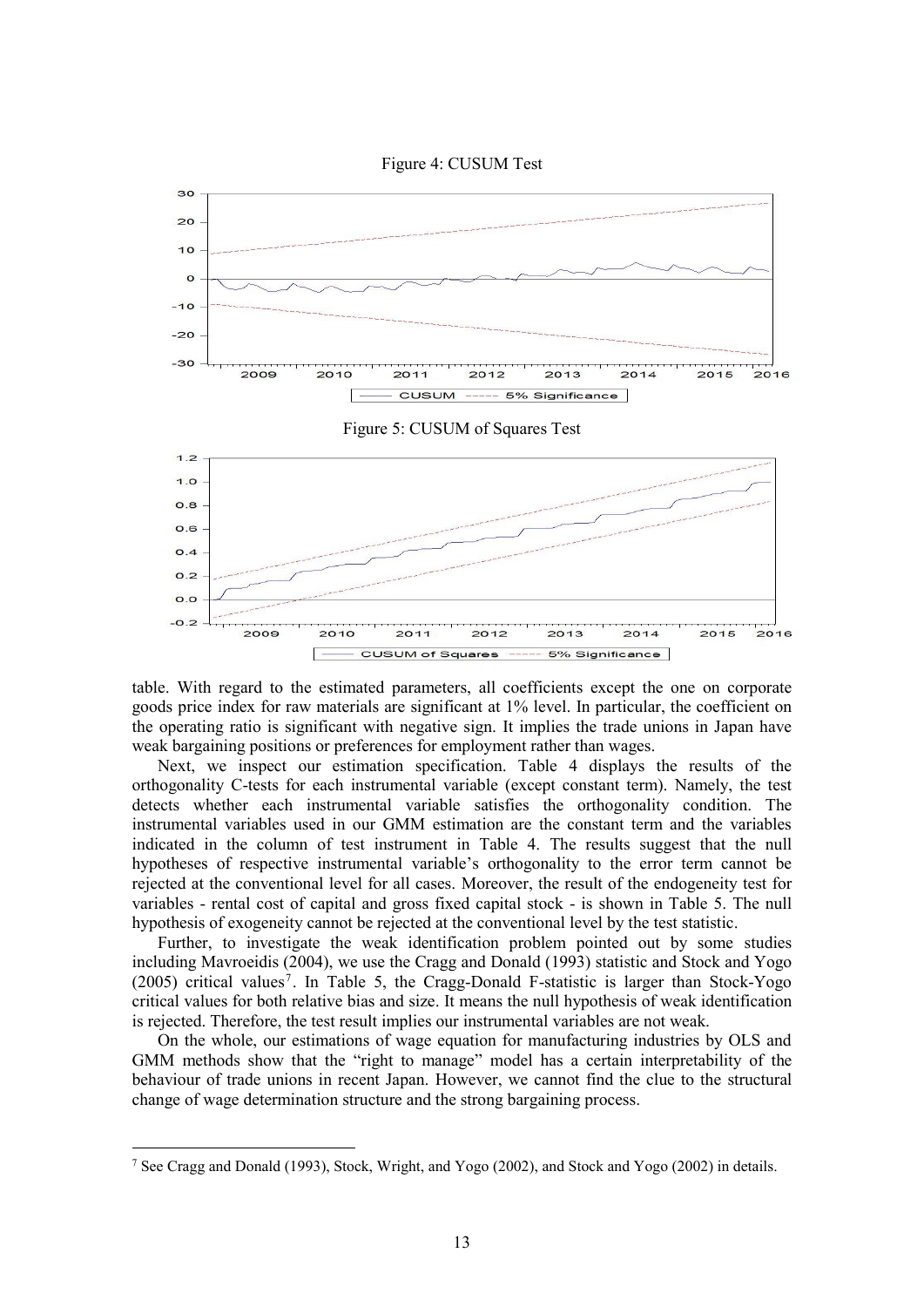| гаоје э. Овиви емпнацоп |             |                   |             |          |
|-------------------------|-------------|-------------------|-------------|----------|
| $\sqrt{\text{ariable}}$ | Coefficient | Std. Error        | t-Statistic | Prob.    |
|                         | 683.6721    | 225.9195          | 3.026176    | 0.0032   |
| log P                   | 9.279352    | 2.813324          | 3.298359    | 0.0014   |
| log h                   | 7.930461    | 0.838313          | 9.460025    | 0.0000   |
| $\log r$                | $-6.236308$ | 1.868021          | $-3.338456$ | 0.0012   |
| $\log \delta$           | $-9.118244$ | 1.760089          | $-5.180558$ | 0.0000   |
| log X                   | 6.126551    | 1.327947          | 4.613551    | 0.0000   |
| log Px                  | 0.239692    | 0.243115          | 0.985919    | 0.3268   |
| log K                   | -35.69489   | 11.10495          | $-3.214321$ | 0.0018   |
| S.E. of regression      | 0.409368    | J-statistic       |             | 6.643991 |
| Instrument rank         | 13          | Prob(J-statistic) |             | 0.248492 |

Table 3: GMM Estimation

**Notes:** Dependent Variable: Change from the previous month of real wage index. Sample (adjusted):  $2008M02$  -  $2016M03$ . Included observations = 98 (after adjustments). Estimation weighting matrix: HAC (Bartlett kernel, Newey-West fixed bandwidth = 4). Standard errors and covariance computed using HAC weighting matrix (Bartlett kernel, Newey-West fixed bandwidth  $= 4$ ). Convergence achieved after 39 weight iterations. Instrument specification: Constant, log P, log P(-1), log h, log h(-1), log r(-1), log  $\delta$ , log  $\delta$ (-1), log X, log X(-1), log Px, log Px(-1), log K(-1).

Table 4: Orthogonality C-Test for Instrumental Variables

| Test instruments  | Difference in J-stats |     |         | Restricted  | Unrestricted |
|-------------------|-----------------------|-----|---------|-------------|--------------|
|                   | Value                 | df. | p-value | J-statistic | J-statistic  |
| log P             | 0.357786              |     | 0.5497  | 6.643991    | 6.286205     |
| $log P(-1)$       | 0.328929              |     | 0.5663  | 6.643991    | 6.315062     |
| log h             | 4.793504              |     | 0.0286  | 6.643991    | 1.850488     |
| $log h(-1)$       | 2.269817              |     | 0.1319  | 6.643991    | 4.374174     |
| $\log r(-1)$      | 0.328101              |     | 0.5668  | 6.643991    | 6.315891     |
| $\log \delta$     | 2.019456              |     | 0.1464  | 6.643991    | 4.534535     |
| $\log \delta(-1)$ | 0.314783              |     | 0.5748  | 6.643991    | 6.329209     |
| log X             | 2.189410              |     | 0.1390  | 6.643991    | 4.454581     |
| $log X(-1)$       | 0.615661              |     | 0.4327  | 6.643991    | 6.028331     |
| log Px1           | 0.410505              |     | 0.5217  | 6.643991    | 6.233486     |
| $log Px(-1)$      | 0.342635              |     | 0.5583  | 6.643991    | 6.301356     |
| $log K(-1)$       | 0.222161              |     | 0.6474  | 6.643991    | 6.421830     |

|                     | Table 5: Endogeneity Test for Variables |  |         |             |                         |
|---------------------|-----------------------------------------|--|---------|-------------|-------------------------|
| Test instruments    | Difference in J-stats                   |  |         |             | Restricted Unrestricted |
|                     | Value                                   |  | p-value | J-statistic | J-statistic             |
| $\log r$ , $\log k$ | 3.818297                                |  | 0.1482  | 7.103874    | 3.285577                |

| Table 6: Weak Instrument Diagnostics          |                            |                               |  |  |
|-----------------------------------------------|----------------------------|-------------------------------|--|--|
| Cragg-Donald F-stat                           |                            | 77.39638                      |  |  |
| Stock-Yogo critical values<br>(relative bias) | $5\%$<br>10%<br>20%<br>30% | 16.88<br>9.92<br>6.16<br>4.76 |  |  |
| Stock-Yogo critical values<br>(size)          | 10%<br>15%<br>20%<br>25%   | 23.72<br>13.34<br>9.77<br>791 |  |  |

# **7. Concluding Remarks**

 This paper tried to explore the dynamic system with bargaining process over wages between the monopoly union and the firm. It also provided a rigorous definition of the unemployment broken down into two categories: unemployment due to capital shortage and unemployment due to demand shortage. Moreover, we considered how the employment-wage (or the capacity utilization-wage) outcomes in the short-run arise as a consequence of the wage bargaining. By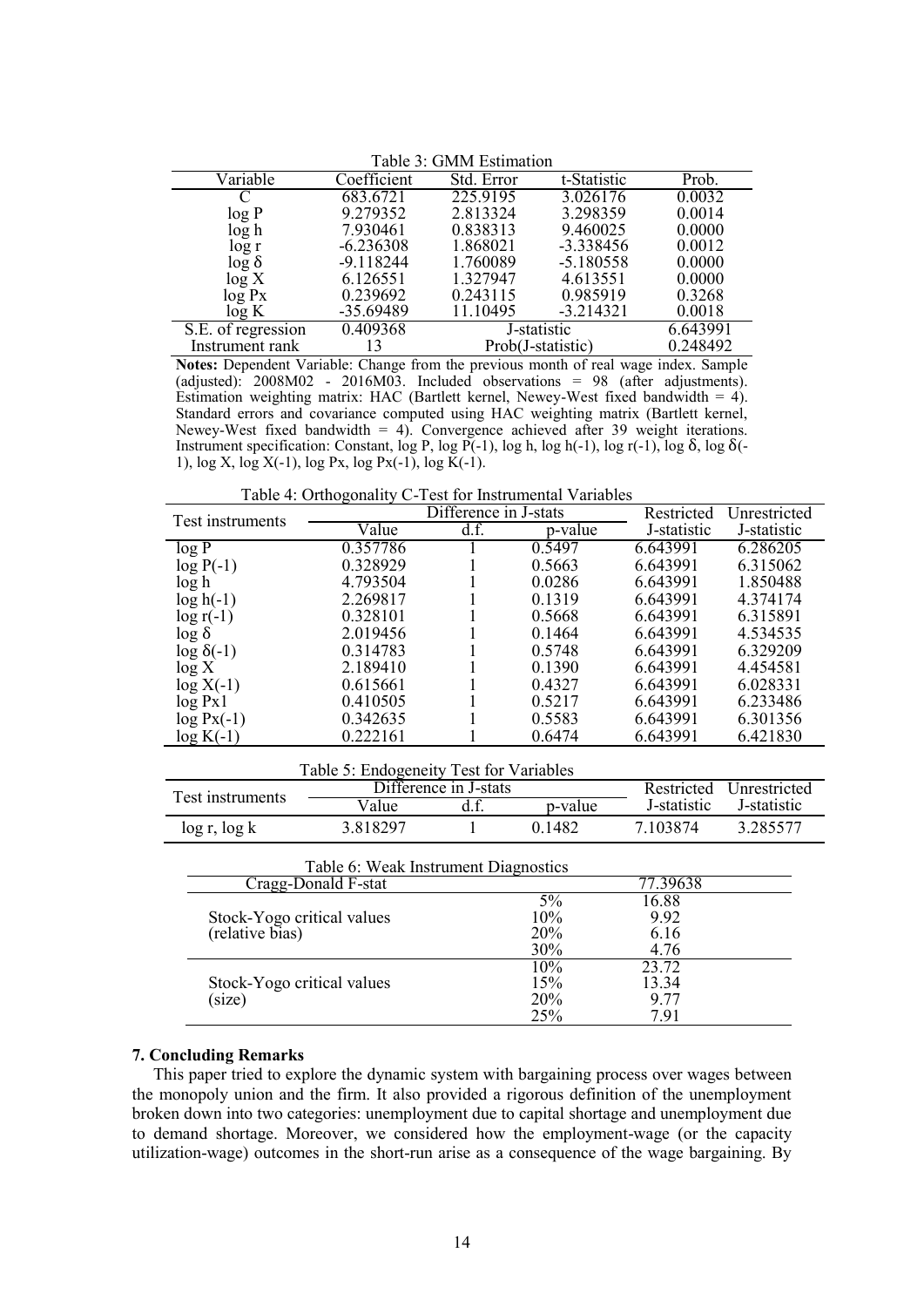introducing a specific type of investment function into the dynamic model, the stability conditions were investigated and we reached the following conclusions: the stability of the economy depends on the bargaining power of the monopoly union; and the balanced growth path can occur where the union's monopoly power is sufficiently weak even if the investment function is of the Harrod-Okishio type which is usually regarded as the major factor that causes the instability of the economy. Furthermore, we also investigated the relationship between the bargaining structure in the corporatist model and the stability condition, and then we reached a conclusion that a trade union's behavior can help the capitalist economy to remain on the balanced growth path.

 As for the analysis concerning the impact of the wage bargaining structure on the stability of the economy, there are many attempts to provide empirical researches on how the wage bargaining structure affects the macroeconomic performance. This paper conducted the estimations as the empirical researches by utilizing the "right to manage" model. Our estimations of wage equation for manufacturing industries in Japan by OLS and GMM methods showed that the "right to manage" model has a certain interpretability of trade union's behaviour in recent Japan. However, we could not find the clue to the structural change of wage determination structure and the strong bargaining process.

#### **Acknowledgements**

 The authors would like to thank Professor Yasuhide TANAKA (Okayama Shoka University) for useful comments on the topic treated in this paper at the presentation in the 15th International Conference of the Japan Economic Policy Association held on October 29, 2016.

# **References**

- Bean, C. Layard, R. and Nickell, S.(1986), "The Rise in Unemployment: A Multi-Country Study," *Economica*, Vol. 53, pp.S1-S22.
- Boeri, Tito. and Jan van Ours(2013), *The Economics of Imperfect Labor Market* 2nd ed., Princeton University Press.
- Booth, Alison L.(2014) "Wage Determination and Imperfect Competition," *IZA Discussion Paper*, No.8034, Bonn: Institute for the Study of Labor.
- Brunello, G. and S. Wadhwani(1989) "The Determinants of Wage Flexibility in Japan: Some Lessons from a Comparison with The UK Using Micro-data," *Centre for Labour Economics Discussion Paper*, No.362, London School of Economics.
- Bruno, M.(1986), "Aggregate Supply and Demand Factors in OECD Unemployment: An Update," *Economica*, Vol.53, No.210, Supplement: Unemployment, pp.S35-S52.
- Booth, A. L.(1995), *The Economics of the Trade Union*, Cambridge university Press.
- Calmfors, L. and Driffill, J.(1988), "Bargaining Structure, Corporatism and Macroeconomic Performance," *Economic Policy*, Vol.6, pp.13-62.
- Carruth, A. A. and Oswald, A.(1987), "On Union Preferences and Labour Market Models: Insider and Outsiders," *Economic Journal*, Vol.97, pp.431-445.
- Cragg, John G., and Stephen G. Donald (1993), "Testing Identifiability and Specification in Instrumental Variables Models," *Economic Theory*, Vol.9, No.2, pp. 222-240.
- Farber, H. S.(1986), "The Analysis of Union Behavior" in Ashenfelter, O. and R. Layard, ed.,

*Handbook of Labor Economics*, Vol.11, Elsevier Science Publisher BV, pp.1039-89,

- Harrod, R. F.(1973), *Economic Dynamics*, Macmillan Press.
- Inoue, Y., Arima, M., Nakano, T., and H. Ibaraki.(2006), "Kigyo no Chingin Kettei Koudo no Henka to sono Haikei," *Keizaizaiseibunseki Discussion Paper*, Economic Research Bureau, Cabinet Office, Government of Japan, DP/06-1. (in Japanese)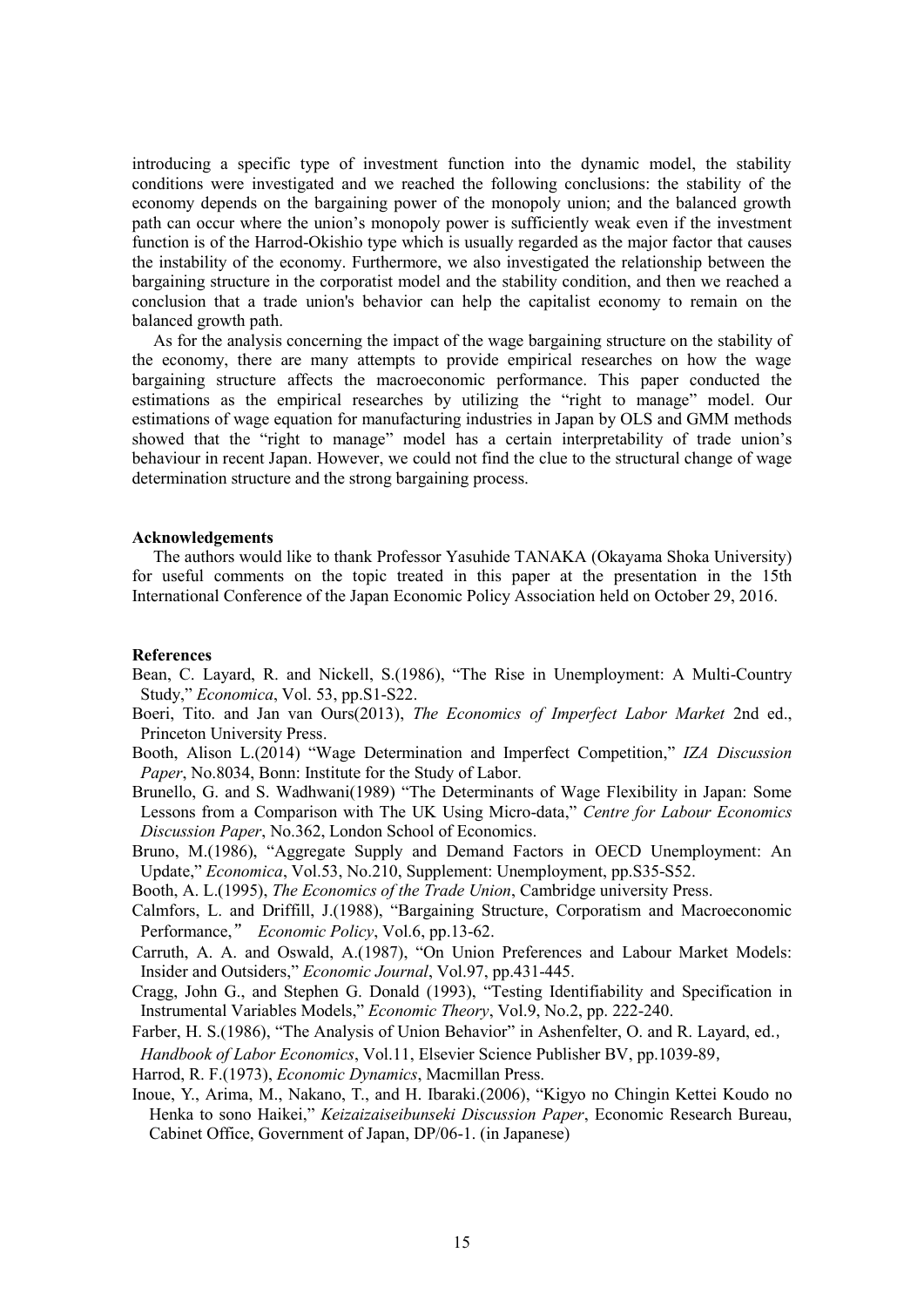- Johnson, G. E. and Layard, R.(1986), "The Natural Rate of Unemployment: Explanation and Policy," in Ashenfelter, O. and R. Layard, ed. *Handbook of Labor Economics*, Vol.11, Elsevier Science Publisher BV, pp.921-999.
- Klundert, T. V. and Schaik. A. V.(1990), "Unemployment Persistence and Loss of Productive Capacity: A Keynesian Approach," *Journal of Macroeconomics*, Vol.12, No.3, pp.363-380.
- Layard R. Nickell, S. and Jackman, R.(1993). *Unemployment-Macroeconomic performance and the Labour Market*, Oxford, Oxford Univ. press.
- Mavroeidis, Sophocles(2004), "Weak Identification of Forward-looking Models in Monetary Economics", *Oxford Bulletin of Economics and Statistics*, Vol.66, No.s1, pp.609-635.
- McCallum, J.(1985). "Wage-Gaps, Factor Shares and Real Wages," *Scandinavian Journal of Economics*, Vol.87, pp.436-459.
- McDonald, l. M. and Solow, R. M.(1981), "Wage Bargaining and Employment", *American Economic Review*, Vol.71, pp.896-908.
- Moene, K. O., M. Wallerstein, and Hoel, M.(1993), "Bargaining Structure and Economic Performance," in R. J. Flanagan, K. O. Moene and M. Wallerstein(ed.), *Trade Union Behavior, Pay-Bargaining, and Economic performance*, Oxford, Clarendon Press, pp.65-135.
- Nickell, S. J., (1982),"A Bargaining Model of the Phillips Curve," *Centre for Labour Economics Discussion Paper, no.130*, London School of Economics.
- Noda, T.(2010) , "Rodo Chosei to Koyo Cyosei,"in Higuchi, Yoshio (ed.), *Rodosijyo to Shotokubunpai*, Keio University Press, pp.199-226. (in Japanese)
- Okishio, N.(1992), *Business Cycles-Dynamische Wirshafttheorie Bd.12*, Peter Lang.
- Oswald, A. J.(1984), "Efficient Contracts are on the Labour Demand Curve: Theory and Facts." *Princeton University Working Paper*, No.178.
- Oswald, A. J.(1985), "The Economic Theory of the Trade Unions: An Introductory Survey," *Scandinavian Journal of Economics*, Vol.87, pp.160-193.
- Shah. A.(1985), "A Macro Model with Trade Unions," *Journal of Macroeconomics*.Vol.7, pp.175-179.
- Solow,R.(1985). "Insiders and Outsiders in Wage Determination," *Scandinavian Journal of Economics*, Vol.1, No.1, pp.411-428.
- Stock, James H., and Motohiro Yogo (2005), "Testing for Weak Instruments in Linear IV Regression," in Andrews, Donald W. K., and James H. Stock(eds.), *Identification and Inference for Econometric Models: Essays in Honor of Thomas Rothenberg*, Cambridge: Cambridge University Press, pp.80-108.
- Stock, James H., Wright, Jonathan H., and Motohiro Yogo (2002), "A Survey of Weak Instruments and Weak Identification in Generalized Method of Moments," *Journal of Business and Economic Statistics*, Vol.20, No.4, pp.518-529.
- Todate, M.(2009), "Rodo Kumiai no Keizai Koka," *Nippon Rodo Kenkyu Zasshi* (issued by The Japan Institute for Labour Policy and Training), No.591, pp.15-24. (in Japanese)
- Yabuta M.(1989), "Wage Formation and Trade Union Behaviour in Japan," *Discussion Paper, Faculty of Economics, Fukuoka University*, No.9.
- Yabuta M.(1993), "Economic Growth Models with Trade Unions: NAIRU and Union Behavior," *Journal of Macroeconomics,* Vol.15, No.2, pp.381-400.
- Verbeek, M.(2012), *A Guide to Modern Econometrics*, 4th ed., New York: Willey.
- Solow,R.(1985). "Insiders and Outsiders in Wage Determination," *Scandinavian Journal of Economics*, Vol.1, No.1, pp.411-428.
- Stock, James H., and Motohiro Yogo (2005), "Testing for Weak Instruments in Linear IV Regression," in Andrews, Donald W. K., and James H. Stock(eds.), *Identification and Inference for Econometric Models: Essays in Honor of Thomas Rothenberg*, Cambridge: Cambridge University Press, pp.80-108.